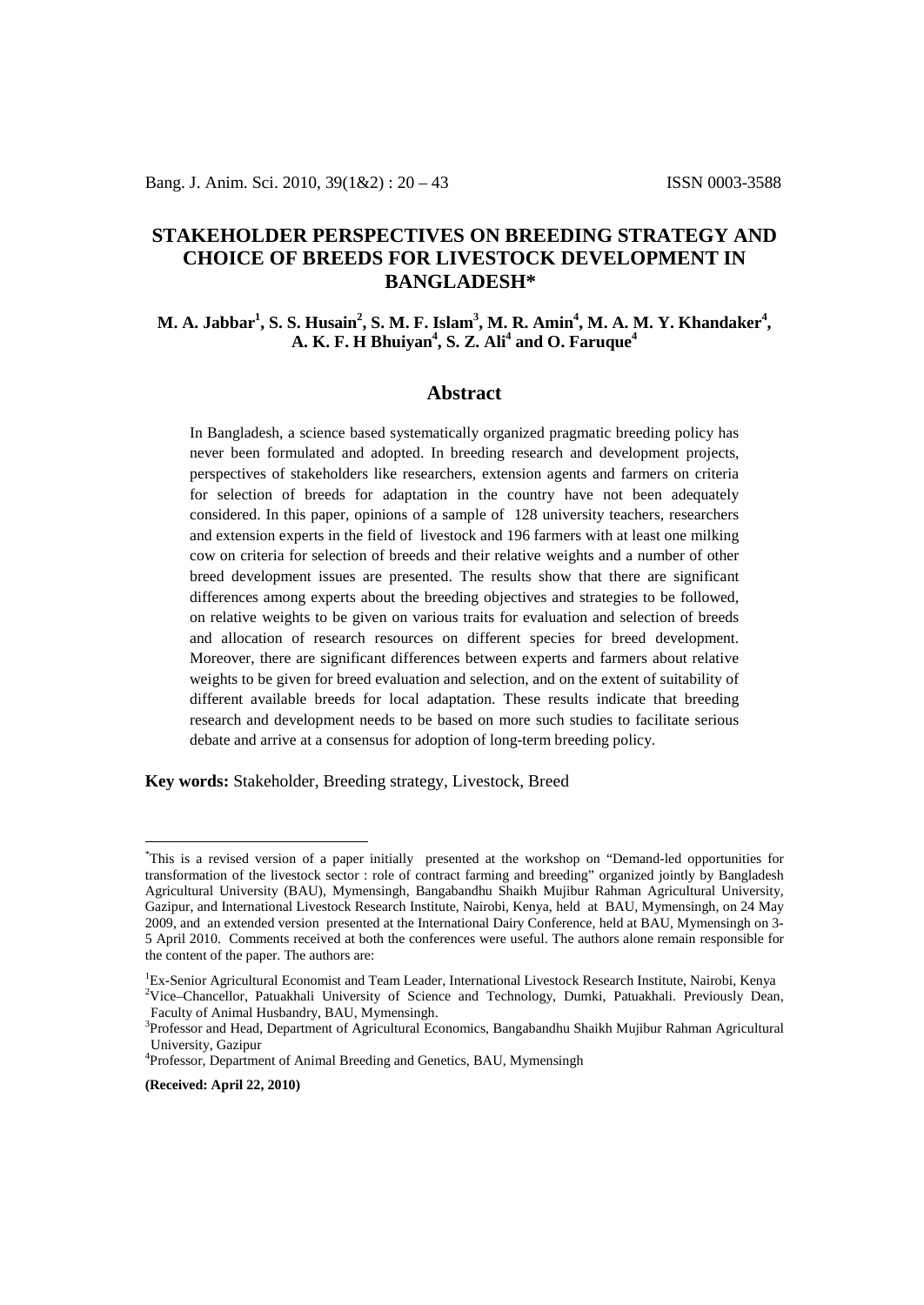## **Introduction**

#### **Background and objectives**

The Ministry of Fisheries and Livestock (MOFL) formulated a new 'National Livestock Development Policy' in 2007, which was provisionally adopted by the then Care Taker Government in 2008 (MOFL, 2007). Although the document has not been fully officially adopted, it is being used as an operational policy document. The document has a section devoted to breeding policy and breed development. In any discussion on breeding policy aimed at long-term development of breed (s) for a given context, three aspects are normally considered: choice of breeds for development, strategy for multiplication and dissemination of the chosen breeding material, and regulations for protection of property rights, trade and quality control. The section in the above document also touched on these three aspects though not in a systematic manner and not very rigorously. Specific action plans have been proposed in the policy document to address each component and reportedly these have been done on the basis of discussions and recommendations of experts in various forums. However, not all of the proposed actions and their justification appear to be clear and appropriate for the given conditions of Bangladesh.

The policy document recognized that "lack of a breeding policy, use of inappropriate breeds, weak infrastructure (human capacity, national service delivery, breeding farms), limited technical knowhow has constrained the development of improved breeds" (MOFL, 2007). Breeding research and development work has been going on in the country in the absence of any properly defined breeding policy. Artificial Insemination (AI) service providers are currently producing, importing and distributing semen of various breeds without clarification on why these options have been chosen and how such uncoordinated AI service provision will contribute to the sustained development of the national herd.

Although it may not be possible to formulate an ideal breeding policy immediately because of lack of infrastructure and institutions to implement it, at least there should be some consensus on which breeds should be promoted and why, what kind of breeding strategy should be followed in the country, what are the pros and cons of different breeding strategies, so that service providers (government, private or NGOs) may provide services with some knowledge of the consequences of any breeding service for long-term stable breed development in the country. The MOFL apparently formulated the policy on the basis of recommendations of an advisory committee, which had undertaken some consultations with experts. However, no details on the deliberations of those consultations and the basis of the choices made are available. It is assumed that there is room for more constructive debate on some of the issues to reconsider some of the decisions on the basis of more objective information. In order to facilitate such a debate or discussion, a questionnaire survey was conducted among 130 teaching, research and development experts, who constitute one set of stakeholders in the livestock sector, on their perceptions and opinions about long and shortterm strategy with respect to breeds and breed development and about criteria for choice of breeds and suitability of different breeds for development/adaptation. Moreover, a survey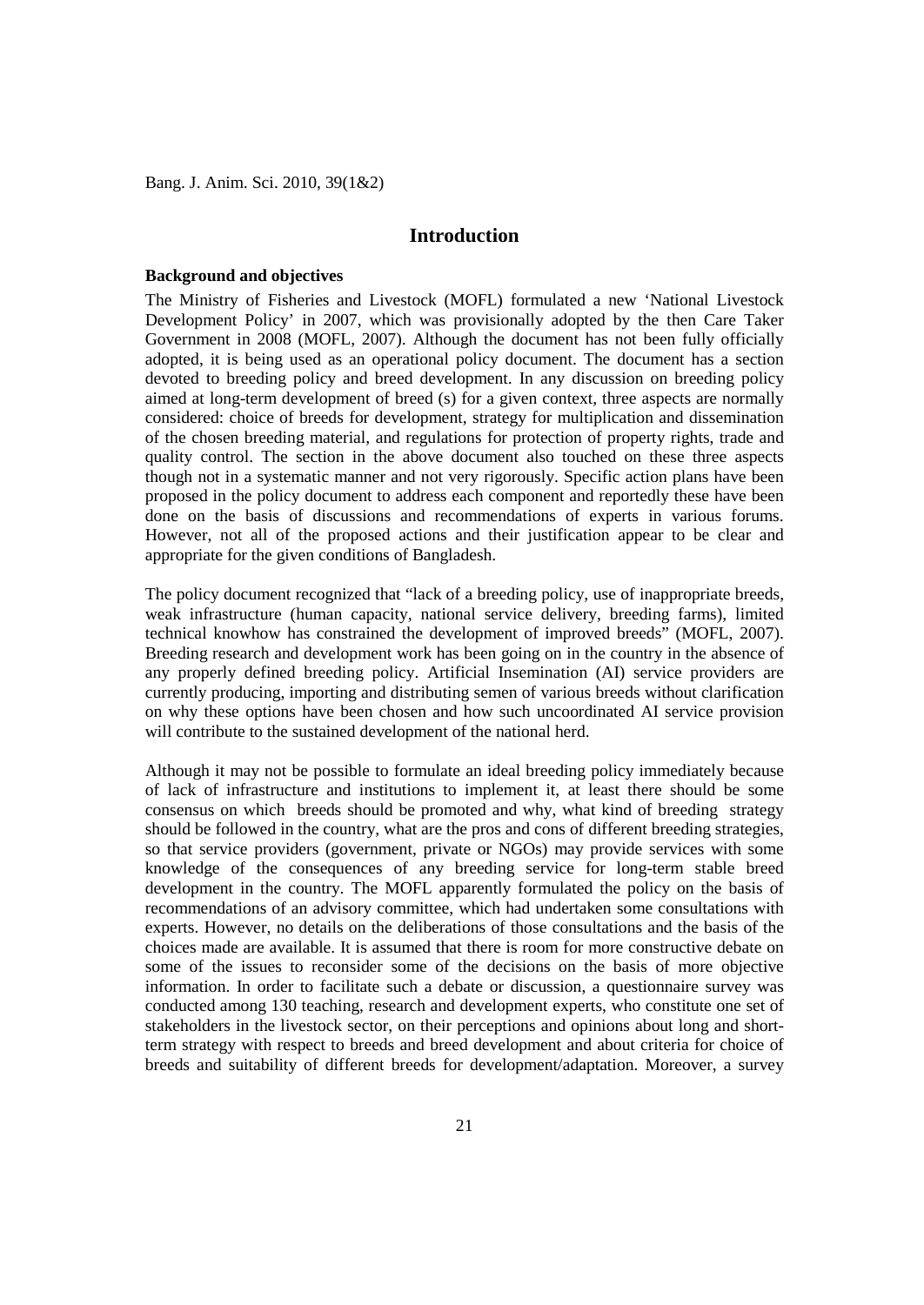was conducted among a purposive sample of about 200 dairy farmers from several districts where commercial dairy is important to assess their perceptions and preferences on breeds and breed performance. Farmers are the key stakeholders for livestock development and there is hardly any evidence that in the past, perspectives and experiences of farmers and users of improved and crossbreeds have been taken into account in choosing breeding material for dissemination through AI and other programs such as bull stations.

In this paper, we first briefly discuss breed improvement efforts made in the past, then present the methodology and results of the surveys. Conclusions are presented at the end.

### **Historical perspectives on breed improvement efforts**

The local non-descript cattle population in Bangladesh has evolved by adapting to its climatic conditions, available feed resources and disease incidence. Producers have continuously improved them through careful selection and grading. Formal scientific intervention in breed development is a more recent phenomenon. Efforts to improve Indian local zebu cattle through crossbreeding and grading were started by the then British Government in the middle of the nineteenth century by crossing with European breeds. In Bengal, initial effort for genetic improvement of cattle was made through importing better quality Indian breeds e.g. Haryana, Tharparkar, Red Sindhi, Sahiwal from the western part of India to the areas currently comprising Pabna and Sirajganj districts and adjoining areas. The crossbreeding activity using exotic European blood was introduced in Bengal much later.

However, the British efforts in India to improve cattle quality through crossbreeding with their exotic breeds met with little success. About forty years after the crossbreeding program was launched, Robert Wallace, a professor of agriculture at the University of Edinburgh made the following observations and recommendations after an extensive visit to India including Bengal: (a) various European breeds have been introduced in all varieties of Indian climatic conditions in pure form or cross with native cattle but they performed poorly as they could not adapt well to local climatic conditions and other stresses; and (b) local breeds could only be improved by selection of good specimens from among themselves, as no imported cattle could possess the qualities of endurance and long suffering attained in the local breed by generation of semi-starvation (Wallace, 1888).

Wallace's observations and recommendations were based on the approaches and experiences of the developed countries in terms of breed development. The advanced countries gradually scaled up their locally developed technologies, which emerged through long periods of farmer practice, experimentation and adaptation to local environments. A typical technology maturity path for crop and animal genetic research and development followed in the advanced countries is illustrated in Fig. 1.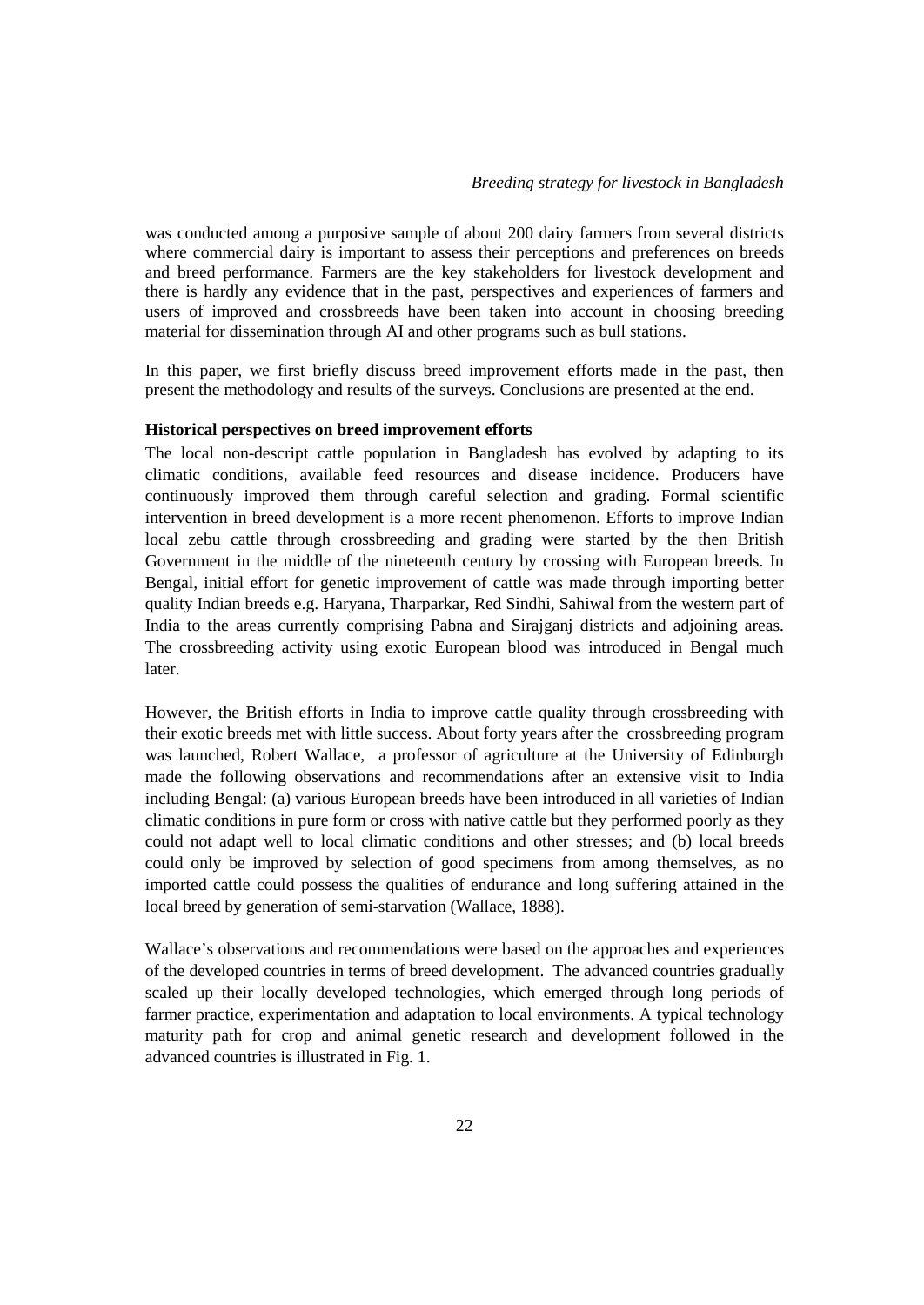





The learning started with characterization and understanding of the inherent potential, e.g. productivity, disease resistance or other traits of the available varieties or breeds so that choices could be made for further development. Then choices were made for multiplication and dissemination. Often dissemination strategies failed if adequate attention was not given on who (resource poor or rich) the target users were, where (various production environments and systems) the varieties or breeds would fit, their resource requirements for acquisition and use etc. Where such considerations were properly given, high rate of adoption and use occurred. Newly developed breeds and varieties lost vigor over time, so needed to be rejuvenated continuously to maintain productivity, but a time came when they had to be replaced or renewed completely with better research outputs to take advantage of better productivity and cost effectiveness. Implementation of such a strategy required a portfolio of basic, strategic to adaptive research with a balance between different stages of the maturity path (Jabbar, 2004).

In the developing countries, rather than scaling up local technologies, research has often been focused on adapting or scaling down advanced technologies to local situations. Basic and strategic research has been given little emphasis even where available resources permitted; countries like India, Brazil, Korea and China have been exceptions. Adaptive research has some merits, for example, in generating quick returns where appropriate technologies can be identified, adapted and multiplied rapidly, and save resources from repeating research that has been done elsewhere. However, long-term sustainable development may not be guaranteed based only on adaptive research.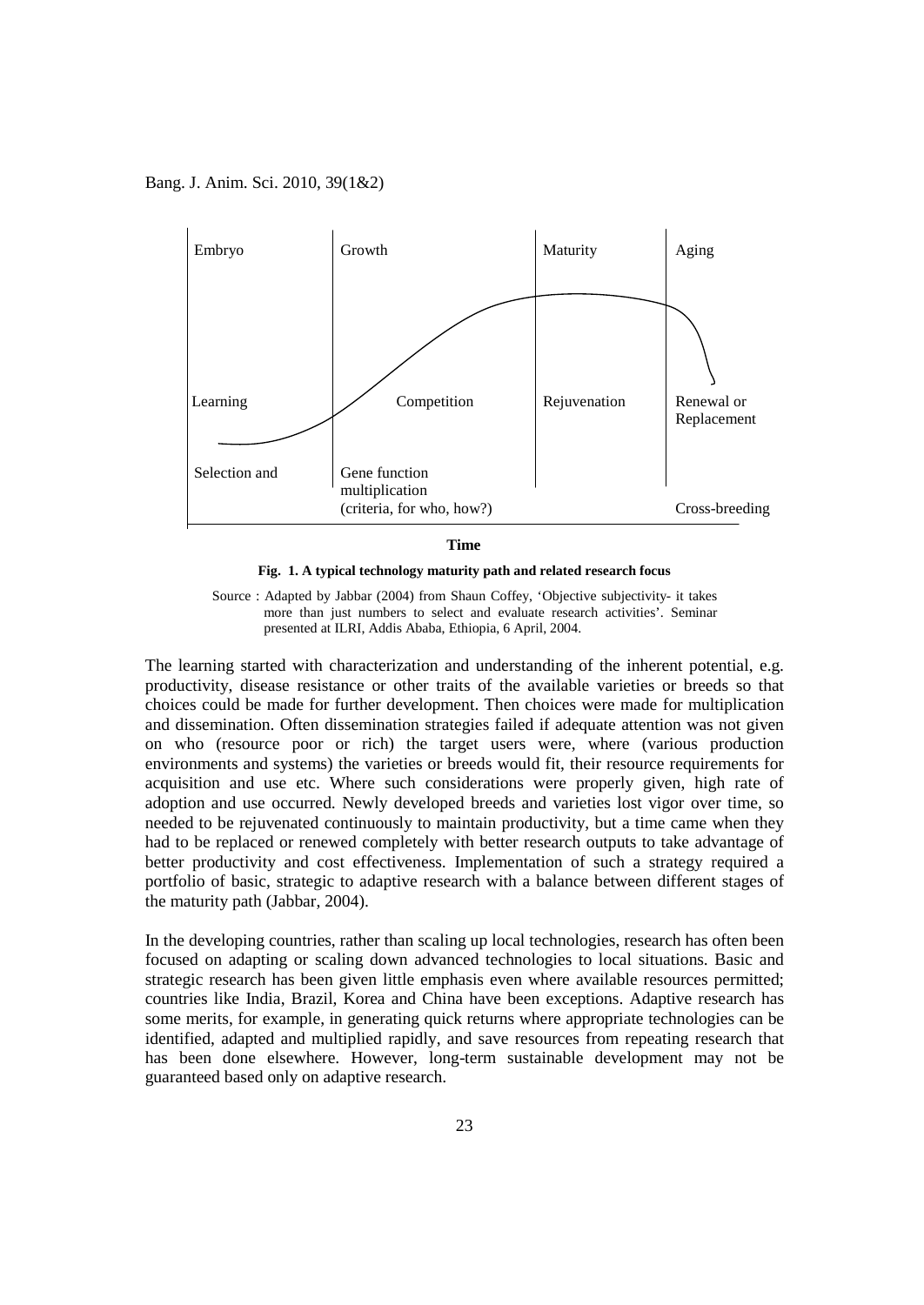During the green revolution era, crop researchers in some developing countries tried to follow some aspects of these principles to some extent. In the past, conventional breeding techniques were used for selection and multiplication of crop varieties. Now molecular techniques and marker assisted selection are being used. In the past user perspectives were rarely considered in selection and multiplication, so poor people's needs remained ignored. Participatory plant breeding and other means of soliciting user perspectives based on indigenous knowledge are increasingly used in variety selection, creating scope to consider poor people's needs. The combination of biotechnology and participatory approaches has great potential to make research more relevant and useful for the poor (Conway, 1999). But such systematic approach to breed development has been rarely followed in livestock research in the developing countries. Consequently, technology options for livestock development remain very limited; the choices available for supporting poor livestock keepers are even more limited (Jabbar *et al.,* 1999).

The history of crossbreeding for improvement of cattle in many developing countries including Bangladesh and India is a good example of this deficient approach. The developed countries improved their local breeds through selection and grading and at a later stage crossing among best performing breeds or breed lines. Similarly, the best performing Indian breeds e.g. Haryana, Tharparker, Red Sindhi, Sahiwal, evolved in the subcontinent through long periods of natural and deliberate selection practiced by farmers could be further developed in the same way the European breeds were developed, and at a later stage crossing with European breeds could be considered for further grading rather than directly crossing these with European breeds from the beginning to upgrade them. Unfortunately, this ideal path was not followed for livestock breed improvement in India or later in East Pakistan and in Bangladesh rather the strategy the British left behind i.e., crossbreeding using exotic blood as the main or only strategy for breed improvement, has been continued.

Though exotic blood was introduced in the country by the British long time ago, by about 1990, only about 5% of the cattle population was crossbred having exotic blood of some proportion with wide variation across districts (Alam, 1995). The rate was about 11.7% in 62 villages covered by intensive artificial insemination program; in urban areas, the ratio was about 20% and in sub-urban and rural areas about 10%. Only 27.6% of cattle owners in these villages had crossbred cattle. More recent figures for crossbred cattle population are not available but it is assumed that about 3 million or 13% of 22.9 million cattle population in the country in 2007-08 were crossbred. So the genetic composition of the cattle population changed very slowly. Moreover, it has been chaotic due to the absence of a scientifically based long-term breeding policy for dairy development in the country, and the dairy processing companies have added to that chaos through their own AI services offered to farmers.

In Bangladesh, till today, a science-based systematically organized pragmatic breeding policy has never been formulated and adopted. Various breed improvement efforts have been made through different projects and programs using crossing zebu with exotic blood as the strategy with no sustained success. Selective breeding (selection and grading but maintaining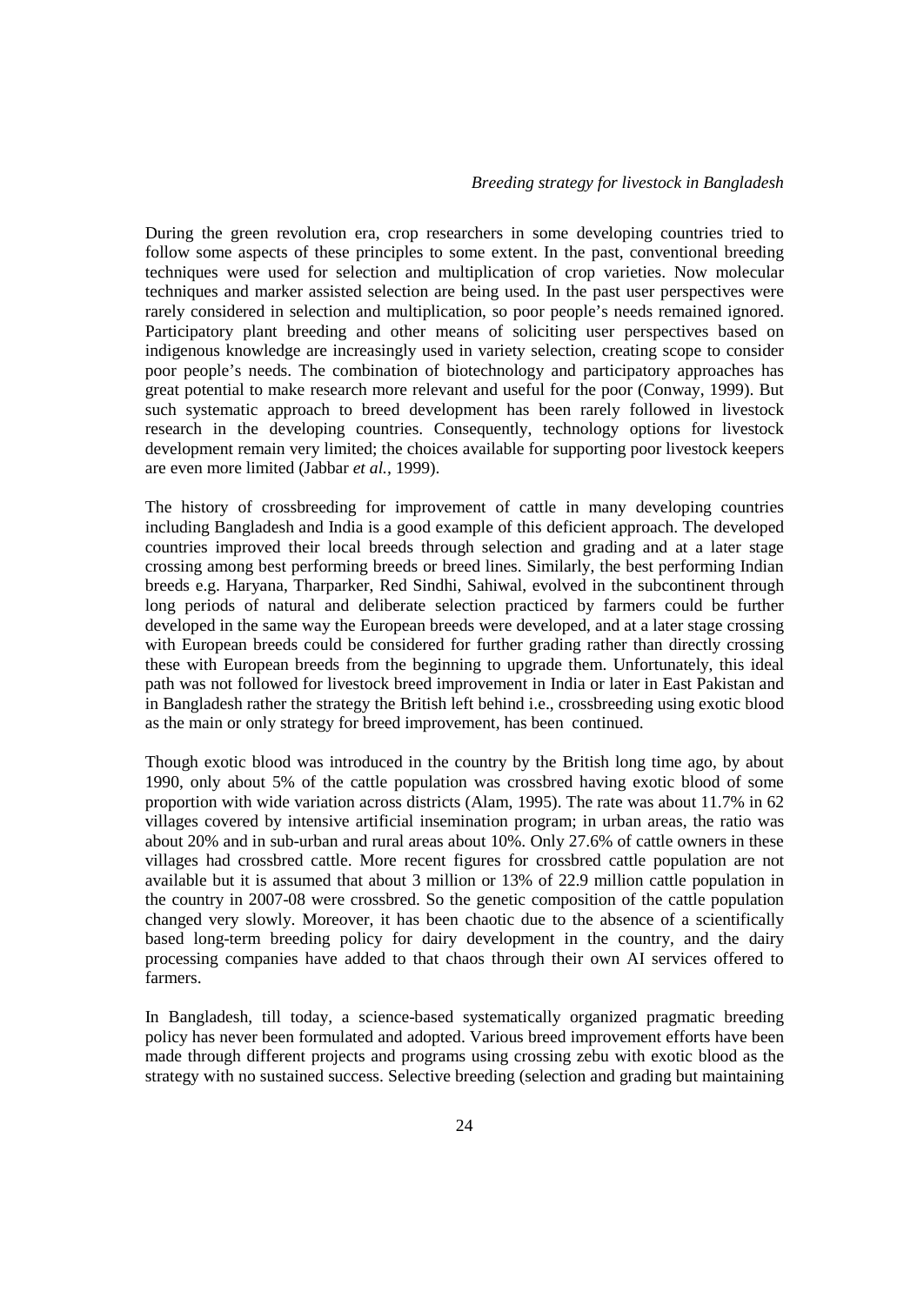purity) of improved indigenous cattle never found any place in a consistent manner in breeding research and cattle breeding program to this day. The BAU, Mymensingh established a research dairy farm in 1958 and acquired stocks of several exotic breeds for experimental purposes. However, the university's breeding research has a rather poor history as there was no long-term goal of the breeding research program, and nearly all breeding stocks have been lost one way or another and no pedigree records on animals used in breeding research have been preserved in a manner to build accumulated evidence on breed performance.

The Central Cattle Breeding and Dairy Farm (CCBDF) established in 1960 at Savar under the Department of Livestock Services (DLS) has been pursuing a breeding program involving several imported breeds – both exotic and improved Indian and Pakistani breedsand maintaining a large number of breeding lines. In the absence of a national policy on breeding strategy for breed choices, experimentation at the station had no long- term goal and associated strategy to maintain record and accumulate knowledge for breed development in the country. Breeding experiments were designed following short-term project objectives so the goals changed very frequently as new projects were implemented with mostly donor funds. Consequently, many breed lines were sometimes maintained without any clear idea on breed attributes or criteria, other than milk yield, for comparison of breed lines and help make final choices. In 1983-84, out of 26 breeding animals kept at the CCBS, there were 2 Jersey, 5 Friesian, one Red Sindhi, one Sahiwal and the remaining 17 were of various combinations of the above breeds. At the district AI centre, out of 87 animals, there were two Red Sindhi, two Sahiwal, one Friesian and 82 of various combinations of the above (Jabbar and Ali, 1988). Also there was no long-term strategy on how these lines would be multiplied and disseminated if found suitable on the basis of the chosen criteria or attributes. Breeding services have been provided – initially through bull stations and natural service and later through AI services – without keeping proper long-term records of blood levels of parent materials or the progenies. The breeding strategy was more appropriate for commercial cattle/dairy farming somewhat practiced at the station, which was not likely to succeed in a situation where small-scale producers maintained few local cattle on poor quality feeds, mainly crop residues (Jabbar and Green, 1983; Jabbar and Ali, 1988).

A breeding policy document suggested by the DLS and provisionally approved by the government in 1982 included the following main points (quoted in Alam, 1995):

- For operation of the breeding policy, the country would be divided into urban, suburban and rural areas.
- In urban and sub-urban areas, crosses of pure Friesian bull and pure Sahiwal cow would be used to upgrade cattle. In rural areas, bulls with 50% Friesian blood and 50% local blood would be used. This area-wise mating system would ultimately result in 50% or more *Bos Taurus* blood in upgraded animals.
- The CCBDF at would be the nucleus for maintaining breeding stocks and production of breeding bulls. Rajshahi Dairy Farm would maintain Friesian, Sahiwal and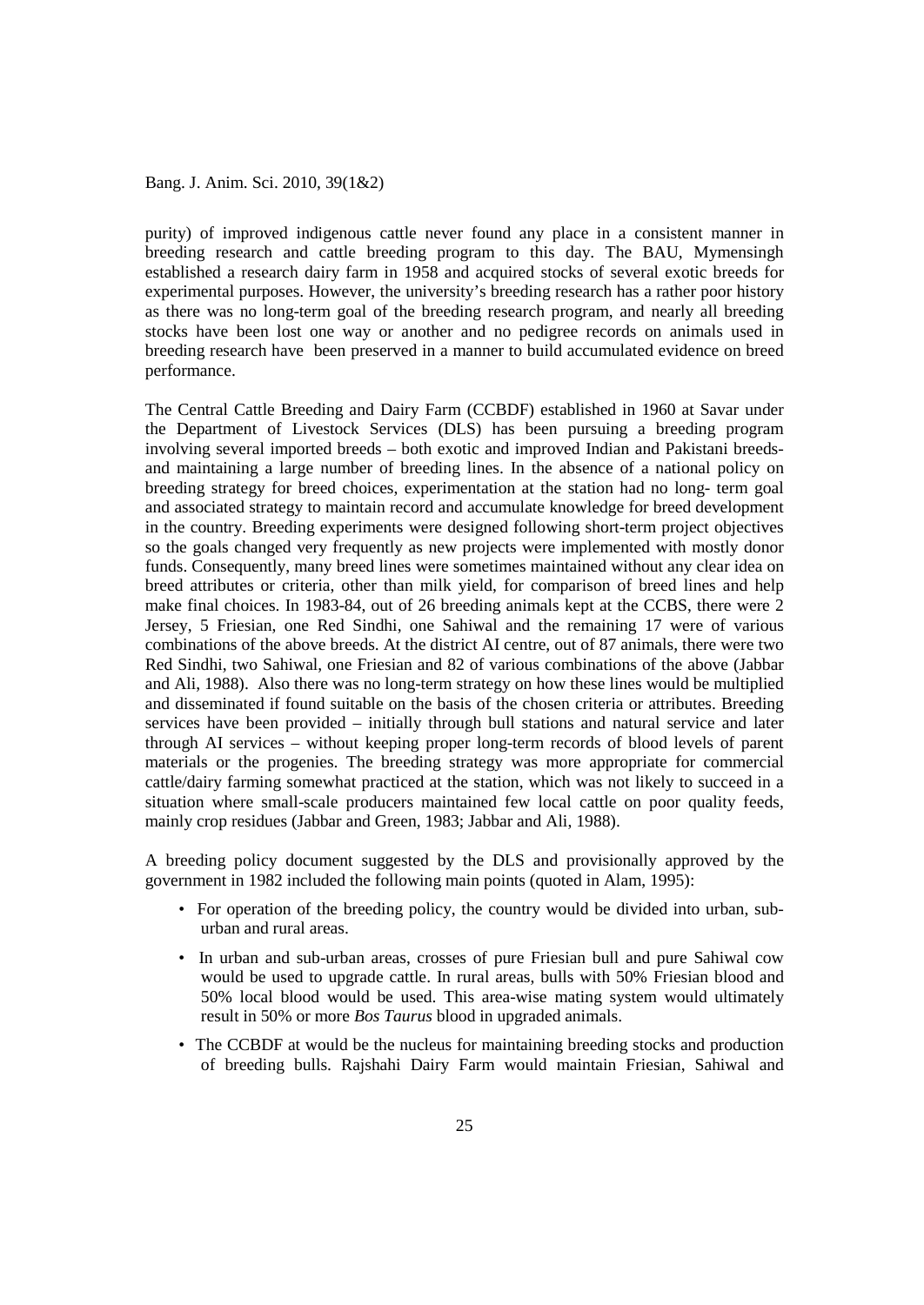upgraded local animals, and Sylhet Dairy Farm would maintain Sahiwal and Red Chittagong Cattle.

• If required, breeding materials (semen/cattle) might be imported.

The basis of the choice of breeds as above and their promotion in some geographic areas were not explicitly stated or explained. However, these policy choices were not consistently implemented so expected results did not materialize. Rather the expansion of AI services by the DLS and other organizations made the situation worse in the absence of progeny records and other necessary steps required for cumulative improvement of the national herd. Currently the CCBS has 145 breeding bulls of various breeds and breed combinations. In 2008-09, 1.7 million dozes of semen were produced from these animals (Table 1). It is unclear what breeding lines can be developed in a sustained manner through dissemination of semen of these diverse breeds.

| <b>Breed</b>                                | Number of bulls | Semen production (000 dozes) |
|---------------------------------------------|-----------------|------------------------------|
| Sahiwal                                     | 10              |                              |
| Friesian                                    | 2               | 39.6                         |
| Local (nondescript)                         | 8               | 116.1                        |
| Red Chittagong Cattle                       | 2               | 5.0                          |
| Sahiwal x Friesian                          | 30              |                              |
| $Local \times Friesian$                     | 93              | 1556.9                       |
| $Local \times Friesian \times Friesian$     |                 |                              |
| Sahiwal $\times$ Friesian $\times$ Friesian |                 |                              |
| Total                                       | 145             | 1717.6                       |

**Table 1. Breeds of cattle kept at the Central Cattle Breeding Station, Savar, 2008-09** 

- not available or applicable; Source: DLS, unpublished data

From a review of some experimental studies, comparative performance of some of the breeds can be observed. For example, Nahar *et al.* (1989) analyzed the productive and reproductive performances of crossbred cows of different breeds at Bangladesh Agricultural University (BAU) dairy farm. They observed the birth weight of  $SL \times LO$ ,  $SN \times LO$ , JR  $\times LO$  and FN  $\times$ LO to be 17.6  $\pm$  0.3, 16.1  $\pm$  0.2, 17.7  $\pm$  0.2 and 21.4  $\pm$  0.2 kg, respectively. Bhuiyan and Sultana (1994) collected data from CCBDF, Savar, Dhaka and studied the reproductive performances of exotic breeds and their crosses with LO cow. They found a highly significant (P<0.001) effect of genetic group, year of birth and sex on average birth weight of calves. They reported that the highest birth weight was in  $1/8$  LO  $\times$  7/8 FN (26.77  $\pm$  1.08) kg),  $3/8$  LO  $\times$  5/8 FN (36.37  $\pm$  0.68 kg), F<sub>2</sub> crossbred of LO  $\times$  FN (23.30  $\pm$  0.92 kg) and the lowest birth weight for  $F_1$  crossbreds was in  $LO \times FN$  (17.22  $\pm$  0.31 kg). Nahar *et al.* (1989) studied the lactation length of 212 cows of different genotype using data maintained at the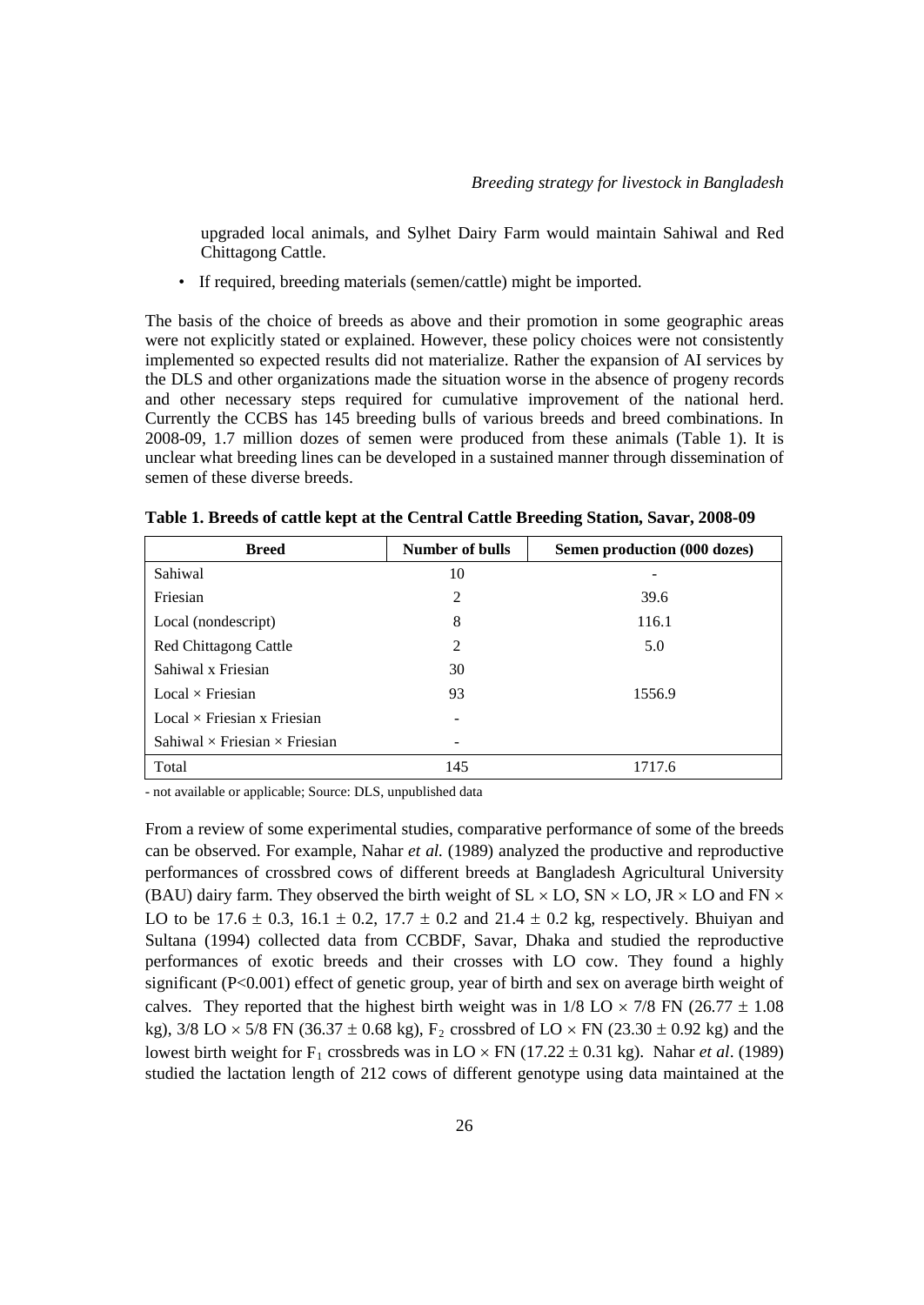BAU dairy farm, Mymensingh and a highly significant (P<0.01) effect of genetic group on lactation length was observed. They reported that lactation lengths of  $LO \times SN$ ,  $LO \times SL$ , LO  $\times$  JR and LO  $\times$  FN were 269.29  $\pm$  2.67, 295.54  $\pm$  3.33, 341.48  $\pm$  3.12 and 361.95  $\pm$  2.89 days, respectively. Bhuiyan and Sultana (1994) investigated lactation length of 312 cows of various genotypes in CCBDF, Savar, Dhaka. They found that lactation length of  $LO \times JR$ ,  $SL \times FN$  and  $SL \times LO$  to be 241.18  $\pm$  10.49, 286.67  $\pm$  7.94, 251.45  $\pm$  4.51 and 266.93  $\pm$  8.10 days, respectively. Nahar *et al*. (1989) analyzed the lactation performance of different crossbred cows using data collected from BAU dairy farm and observed that highest lactation of 1992.39  $\pm$  19.57 litters in FN  $\times$  LO and the lowest of 997.97  $\pm$  19.10 litters in SN  $\times$  LO. On the other hand, Ahmed and Islam (1987) reported the production performance of different genotypes of CCBDF, Savar, Dhaka. Average lactation yield of LO, SN, SL, FN, JR, FN × JR cows was 962.37, 1123.20, 1324.57, 2423.16, 2264.24 and 1859.76 litters, respectively. Nahar *et al.* (1989) reported that the lowest age at first service in JR cows and highest in SL and SN grades. Rahman *et al*. (1987) reported that the age at first service of LO, SN, SL, LO  $\times$  SN, LO  $\times$  JR, LO  $\times$  FN, SN  $\times$  SL and FN  $\times$  SL were 42.77, 51.05, 49.20, 43.20, 37.55, 31.89, 46.68, 46.29 and 47.95 months, respectively.

These results can be compared with actual farm level performance of these breeds based on a survey of 320 dairy farms conducted in 2000 in Pabna, Sirajganj and Manikganj as summarized in Table 2 (Jabbar *et al.*, 2005). It appears that at the farm level, there are few differences in performance between the different crossbreeds, all of which performed better than local breed and that locals raised with crosses perform slightly better than when they are raised alone, indicating potential for improvement of local breeds under better management. However, more disaggregated data presented in the study report showed that average performance of all the breeds improved to some extent with farm size due to better feed supply and better management.

| <b>Breed</b>                 | Age at first<br>calving<br>(months) | <b>Calving</b><br>interval<br>(months) | Lactation<br>length<br>(days) | Highest average<br>daily milk yield<br>(liter) | <b>Average daily</b><br>milk yield (liter) |
|------------------------------|-------------------------------------|----------------------------------------|-------------------------------|------------------------------------------------|--------------------------------------------|
| Friesian cross               | 31.5                                | 11.7                                   | 248                           | 11.8                                           | 8.5                                        |
| Jersey cross                 | 32.6                                | 11.1                                   | 253                           | 11.4                                           | 8.6                                        |
| Sahiwal cross                | 35.0                                | 12.0                                   | 250                           | 10.5                                           | 7.8                                        |
| Red Sindhi cross             | 33.9                                | 12.8                                   | 207                           | 8.4                                            | 5.8                                        |
| Local raised with<br>crosses | 34.5                                | 12.4                                   | 245                           | 6.5                                            | 4.9                                        |
| Only local                   | 39.5                                | 12.6                                   | 247                           | 5.6                                            | 4.1                                        |

**Table 2. Productive performance of different breeds at farm level in Pabna, Sirajganj and Manikganj districts, 2000** 

Source: Jabbar *et al.* (2005)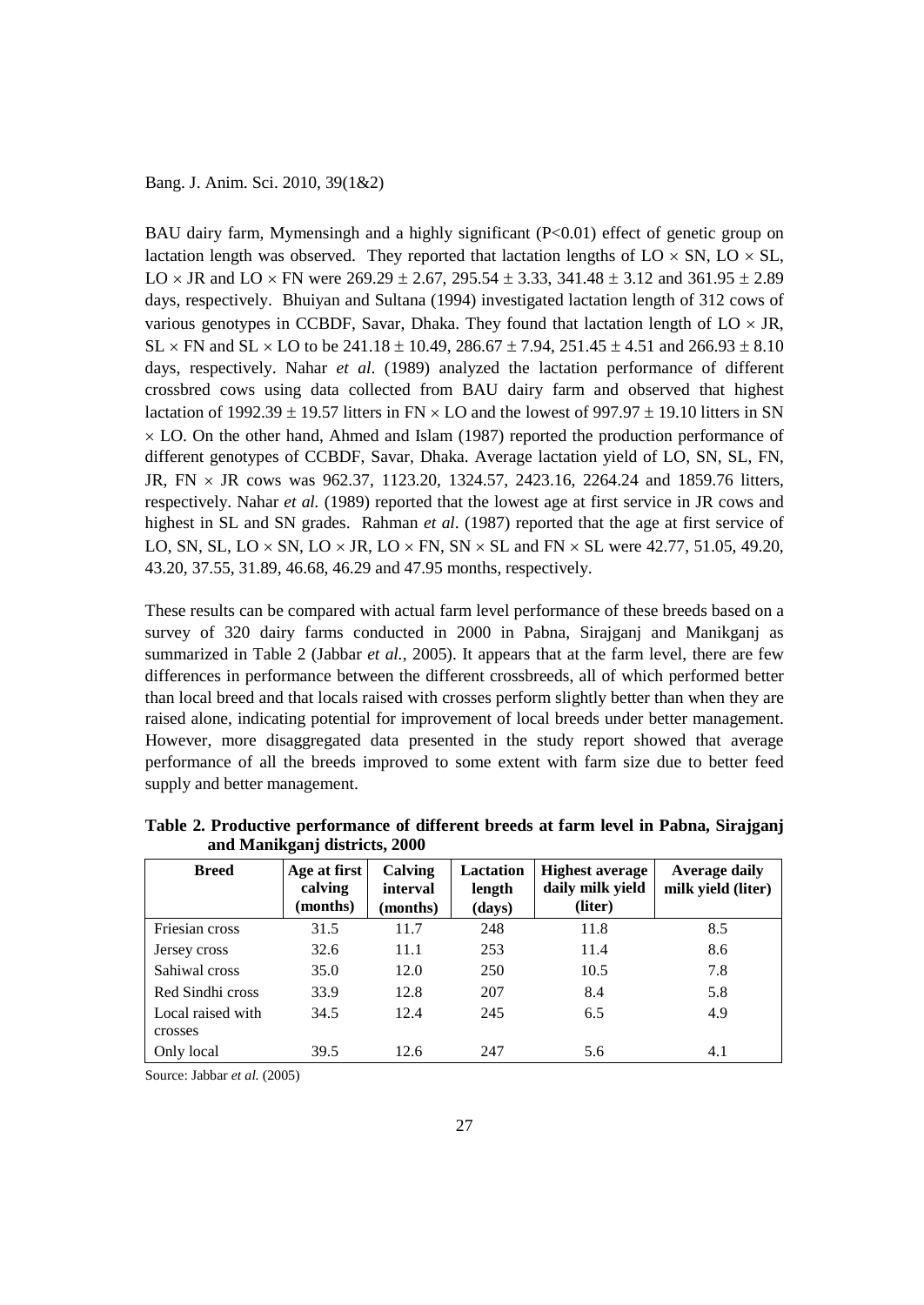The new 'National Livestock Development Policy' formulated in 2007 and adopted by the then Care Taker Government in 2008 discussed several problems and issues regarding breed development, as mentioned earlier, and finally made recommendations for a plan of action targeted to three types of farms (high, medium and low level of input and management) over three time periods (up to 5 years, 6-10 years and 11 yrs and beyond). Also specific breeding related activities including choice of breeds and mating schemes for each farm type in each time period have been recommended. However, the scientific basis of these choices is not clearly stated in the document. For example, Holstein-Friesian has been recommended for high and medium input systems while a decision on the choice of Jersey has been put on hold until further experimentation. Similarly, Red Chittagong cattle has been recommended for promotion in low input systems though a long-term project that evaluated the average performance of this breed *in situ* in village conditions based on survey on farmers' opinion and *ex situ* at the experimental farm at BAU, Mymensingh found that in spite of superior management at the university farm, daily milk yield and lactation yield both were significantly higher in village conditions; lactation length and post partum heat period were significantly lower in village conditions and no significant differences were observed in terms of other productivity parameters (Table 3).

| <b>Parameter</b>              | In situ<br>$(\text{mean} \pm \text{se})$ | Ex situ<br>$(\text{mean} \pm \text{se})$ |
|-------------------------------|------------------------------------------|------------------------------------------|
| Birth weight (kg)             | $14.11 \pm 1.06$                         | $13.89 \pm 0.34$                         |
| Mature weight (kg)            | $184.00 \pm 13.44$                       | $185.87 \pm 21.35$                       |
| Age at puberty (month)        | $32.39 \pm 3.92$                         | $28.68 \pm 1.42$                         |
| Service per conception (no.)  | $1.54 \pm 0.08$                          | $1.57 \pm 0.12$                          |
| Age at first calving (month)  | $43.50 \pm 0.50$                         | $39.89 \pm 1.88$                         |
| Calving interval (month)      | $14.84 \pm 0.30$                         | $14.03 \pm 0.32$                         |
| Post partum heat period (day) | $43.13 \pm 5.4$                          | $122.75 \pm 6.36**$                      |
| Lactation length (day)        | $208.08 \pm 3.11$                        | $242.17 \pm 8.33**$                      |
| Lactation yield (kg)          | $805.08 \pm 2.07$                        | $516.94 \pm 35.89**$                     |
| Daily milk yield (kg)         | $2.70 \pm 0.09$                          | $1.97 \pm 0.06$ **                       |

**Table 3. Average performance of female Red Chittagong cattle under village conditions (in situ) and at the university farm (ex situ), 2004-2008** 

\*\* = Difference significant at less than 5% level; Source: Bhuiyan (2008a)

There has been no voluntary farmer adaptation of this breed outside Chittagong, and the project further reported that "the performance and adaptability of Red Chittagong Cattle under the smallholder subsistence farming conditions of Bangladesh other than Chittagong district is unknown" and concluded that the scope of its promotion outside Chittagong was limited as "animal identification, registration and milk recording system for implementing breed improvement program successfully in the field are yet to operate in Bangladesh. System for the production of progeny tested Red Chittagong bull remains to be done"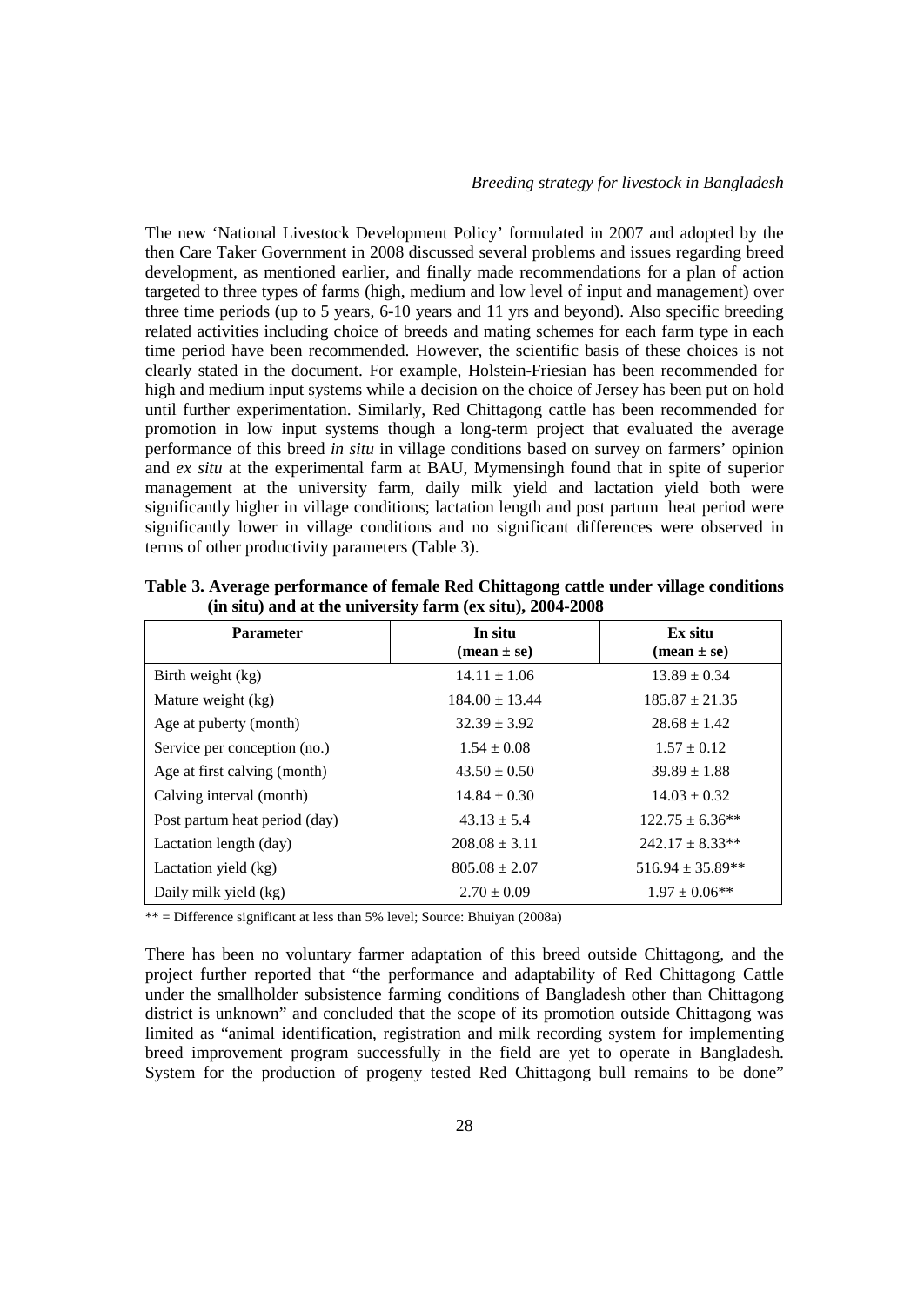Bhuiyan,  $2008b$  $2008b$ .<sup>2</sup> Yet, the new livestock policy document has made a clear choice in favor of promotion of Friesian and Red Chittagong for productivity improvement and seriously underemphasized or ignored the need for improvement of best performing local breeds or breed types/varieties such as Pabna, Munshigonj, Madaripur, North Bengal Grey etc as well as other sub-continental breeds  $(Ali, 2009)$ .<sup>[3](#page-9-0)</sup> Overall, it is unclear how under the dominant system of smallholder farming, specific farm types will be identified or promoted and how cumulative breed improvement will be ensured by discriminatory supply of breeding materials.

## **Materials and Methods**

Given the above background about breeding policy and strategy, a survey was conducted among teaching, research and development experts in the livestock sector as well as among farmers to solicit their perception on several aspects on choice of breeds and breeding strategies as discussed below.

Two broad stakeholder groups were considered for the survey: experts in the field of livestock education, research, development and extension, private sector industry; and livestock farmers, especially dairy farmers, having knowledge and experience about different breeds. The purpose of the survey was to collect information on the stakeholders' perceptions and opinions about long and short-term strategy with respect to breeds and breed development and about criteria for choice of breeds and suitability of different breeds for development/adaptation in the country. While expert opinions are sometimes sought in public decision making, such input usually comes through expert committees formed for specific purposes. However, there is hardly any evidence that in the past extensive consultation have been done with farmers to get their perspectives and experiences with improved and crossbreds in choosing breeding material for dissemination through programs such as bull stations or in more recent years through AI services.

A survey was conducted in 2008 among 128 livestock experts including 49 officials of the DLS (from Headquarters as well as AI Station in Savar, Diagnostic and Vaccine Production Centres in Mohakhali and Divisional and District Veterinary offices), 34 senior teaching staff of Veterinary and Animal Husbandry Faculties of Bangladesh Agricultural University,

<span id="page-9-0"></span> $\frac{1}{2}$ <sup>2</sup>The BAU on-station work has been extended to on-farm conditions in a char village of Mymensingh district since January, 2009. The rationale for choice of this site is highly questionable given that the natural habitat of Red Chittagong is primarily a hilly terrain with different soil and vegetation characteristics than char land. However, it has been suggested that this rare and highly adaptable breed in the greater Chittagong district having high genetic variability within the population should be conserved for potential future development (Bhuiyan, 2008a, p. 39). Whether this breed is genetically related to red cattle varieties in the entire Southeast Asia region including the hilly states of Eastern India and southwest China should be investigated to exploit the benefits of any prevailing genetic diversity.

<sup>&</sup>lt;sup>3</sup>The under-emphasis on local breeds or breed types is clear from the fact that possibility of its improvement has been given third priority after suggestion to use Friesian and Jersey for crossbreeding (MOFL, 2007, pp. 16-18).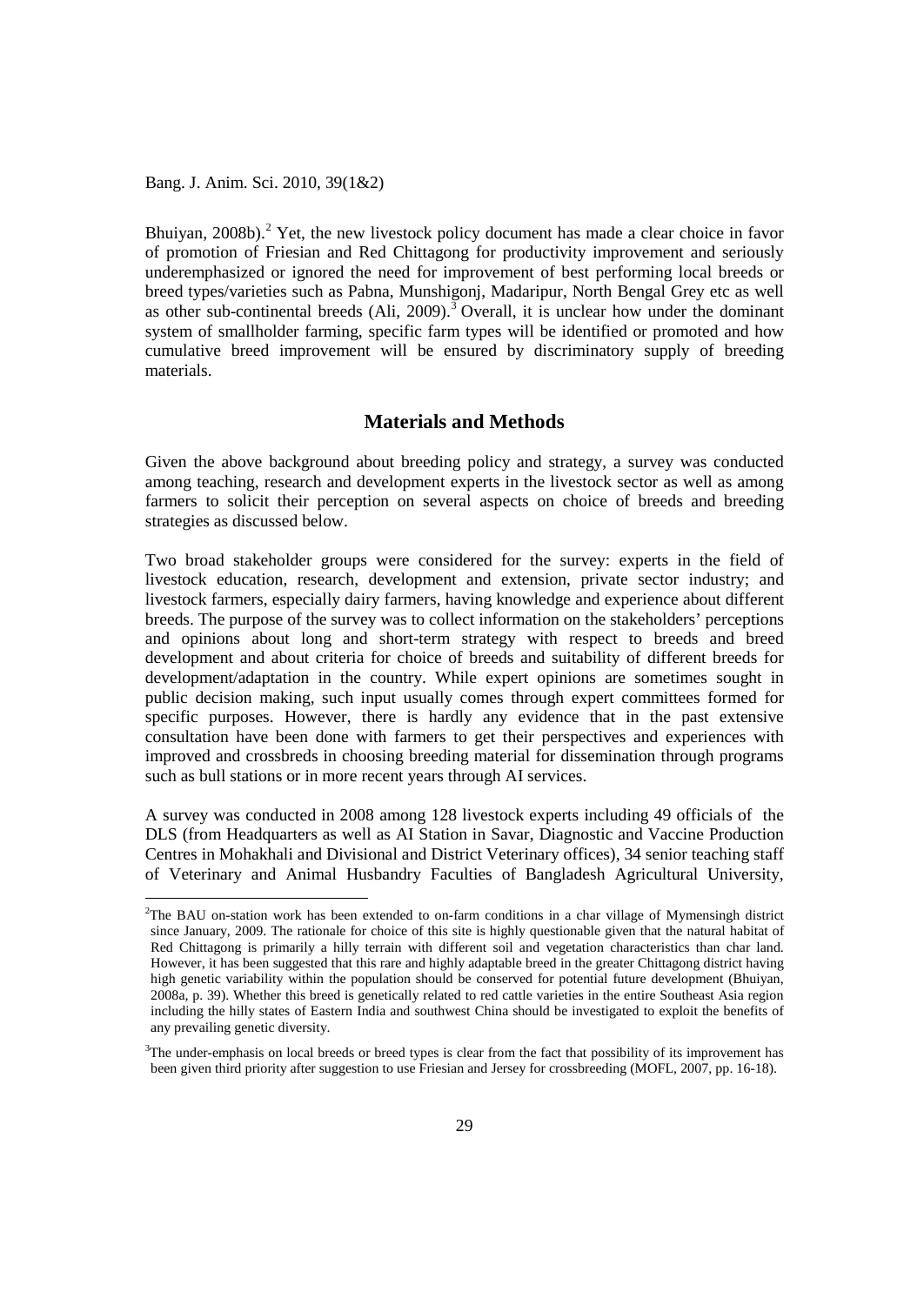Mymensingh, 21 teaching staff of Chittagong Veterinary and Animal Science University, Sylhet Agricultural University and Dinajpur Veterinary College, 7 senior researchers from Bangladesh Livestock Research Institute, Savar, and 17 staff representing Participatory Livestock Development Program of PKSF, Milk Vita and some private enterprises. All the teaching and research staff and most of the other staff had at least a master's degree, only a few field level staff of the DLS had at least a bachelor degree. Out of 128 experts, 69 (53%) had animal husbandry background, 51 (40%) had veterinary background and 8 (7%) had background in social sciences. The sample experts had on average 19.7 years of service experience.

Another survey was conducted among a purposive sample 200 dairy farmers from 11 districts – Pabna, Rangpur, Dinajpur, Thakurgaon, Jessore, Khulna, Barisal, Mymensingh, Jamalpur, Sylhet and Chittagong. These are the districts where the DLS staffs at district level were also interviewed. The purpose was to solicit farmers' opinion on criteria to be used in breed selection and their relative weight in breed evaluation and selection, and based on these criteria, assess the degree of suitability or performance of a number of breeds in Bangladesh conditions. All the sample farmers owned at least one dairy cow and some farmers owned additional dairy cows of one or more breeds and most farms also owned other types of animals such as draught cattle, heifers and young animals, small ruminants and poultry. Moreover, in selecting the farmers, some consideration was given on the degree of market orientation, i.e. involvement in milk sales, because such farmers were more likely to be interested in various breeds and their performance. The farmer sample is relatively small in relation to the entire country but the results are expected to reveal a number of important issues that highlight importance of incorporating expert and farmer perspectives in breed related policy choices and the need for wider consultation with farmers before major decisions are made.

For the two surveys, separate questionnaires were designed by the research team through extensive discussions. It was pre-tested before final implementation. Several members of the research team who are senior staff of the Department of Animal Breeding and Genetics of BAU, Mymensingh and some of their graduate students conducted the interviews. The collected data were computerized using SPSS software, which was also used for analysis employing mainly descriptive statistics.

# **Results and Discussion**

### **Perspectives on cattle breed development**

### **Cattle breed development strategy options**

It is generally recognized that sustained development in the livestock sector must be based on stable and higher productive breeds. Countries that have developed breeds for their own environment have done so through long-term breeding policy and strategy. A period of 30-50 year vision/horizon is required for the development of any stable breed. No consistent and sustained policy and strategy was followed in our country in the past leading to haphazard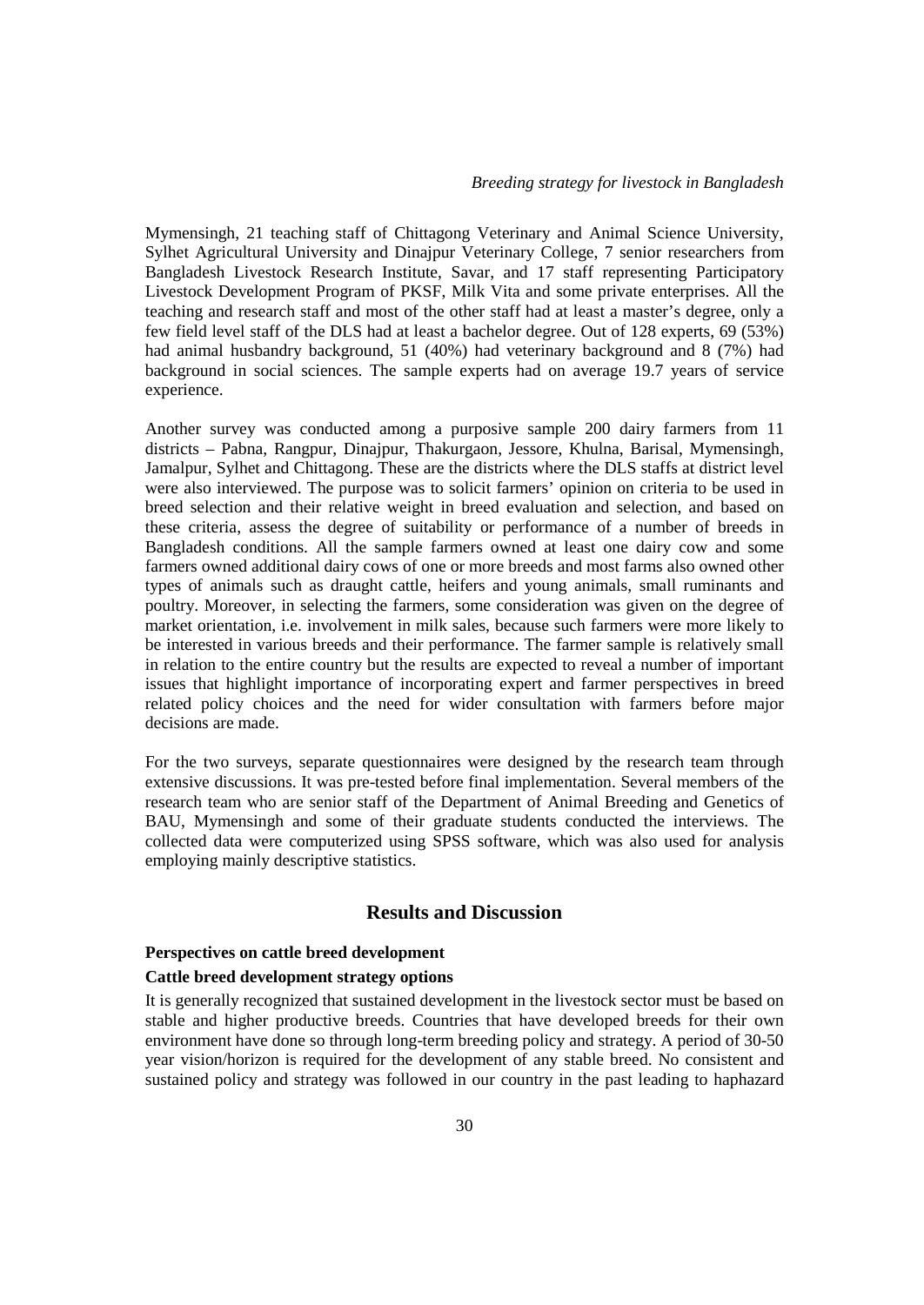efforts and no cumulative sustained results. Given the above, the respondents were asked to rate a number of options for future action out of a total of 10 points i.e. allocate 10 points among the possible options so that relative importance of the options can be assessed. The answers are summarized in Table 4. It appears that no one wanted to continue with the current casual and haphazard approach. There is widespread support for adopting a long-term strategy for selection and grading of best performing local breeds and follows it up with crossbreeding with exotic blood at a later stage. There is also a small amount of support for adopting a strategy to directly adapt suitable exotic breeds.

**Table 4. Average rating by experts on possible options for future action for breed improvement and development** 

| <b>Options for future action</b>                                                                        | <b>Points</b>               |
|---------------------------------------------------------------------------------------------------------|-----------------------------|
| (a) Allow the current casual and haphazard approach to continue for crossbreeding<br>using exotic blood | $\theta$                    |
| (b) Develop a long term policy and strategy for selection and grading of local breeds                   | 4                           |
| and strictly implement it through proper budgetary, regulatory, administrative and<br>policy support    | (2.9)                       |
| c) Follow b but allow crossbreeding with appropriate exotic blood for grading at the                    | 4                           |
| appropriate stage of the process                                                                        | (2.9)                       |
| (d) Use systematic adaptation of exotic blood as the strategy and identify suitable                     | $\mathcal{D}_{\mathcal{L}}$ |
| exotic for adaptation (as pure or crossing with local)                                                  | (2.3)                       |
| Total points                                                                                            | 10                          |

Note: Figures in the parentheses are standard deviations

### **Type of breed to be developed**

Local non-descript cattle are dual purpose breeds in the sense that males are used for draught and females for milk and reproduction. When cows are also used for draught, they may be described as draught cows or milk-and-draught cows, but they are not described as dual purpose in the usual sense. With mechanization and improved rural transport network, need for tillage and transportation has been declining and will decline further over time. If the long-term objective is to develop specialized dairy and beef breeds, male off-springs of dairy animals should have value as beef and/or draught for quite some time to come. Given this scenario, respondents were asked to allocate 10 points among three possible options- develop dairy breed, develop beef breed and develop dual purpose breed. The ratings are as follows: dairy breed:  $5 \pm 3.0$ , beef breed:  $3 \pm 2.5$  and dual purpose breed:  $2 \pm 3.3$ . Thus there is strong preference for development of dairy breeds while the other two choices not only have lower preference, there is also wide variation in the opinions of experts on these two options as indicated by high standard deviations.

## **Criteria or traits to be used for choice of exotic cattle breeds**

Whether exotic breeds are directly adapted or used to upgrade local breeds, suitable exotic breeds need to be identified and chosen. Such choice should be guided by certain traits or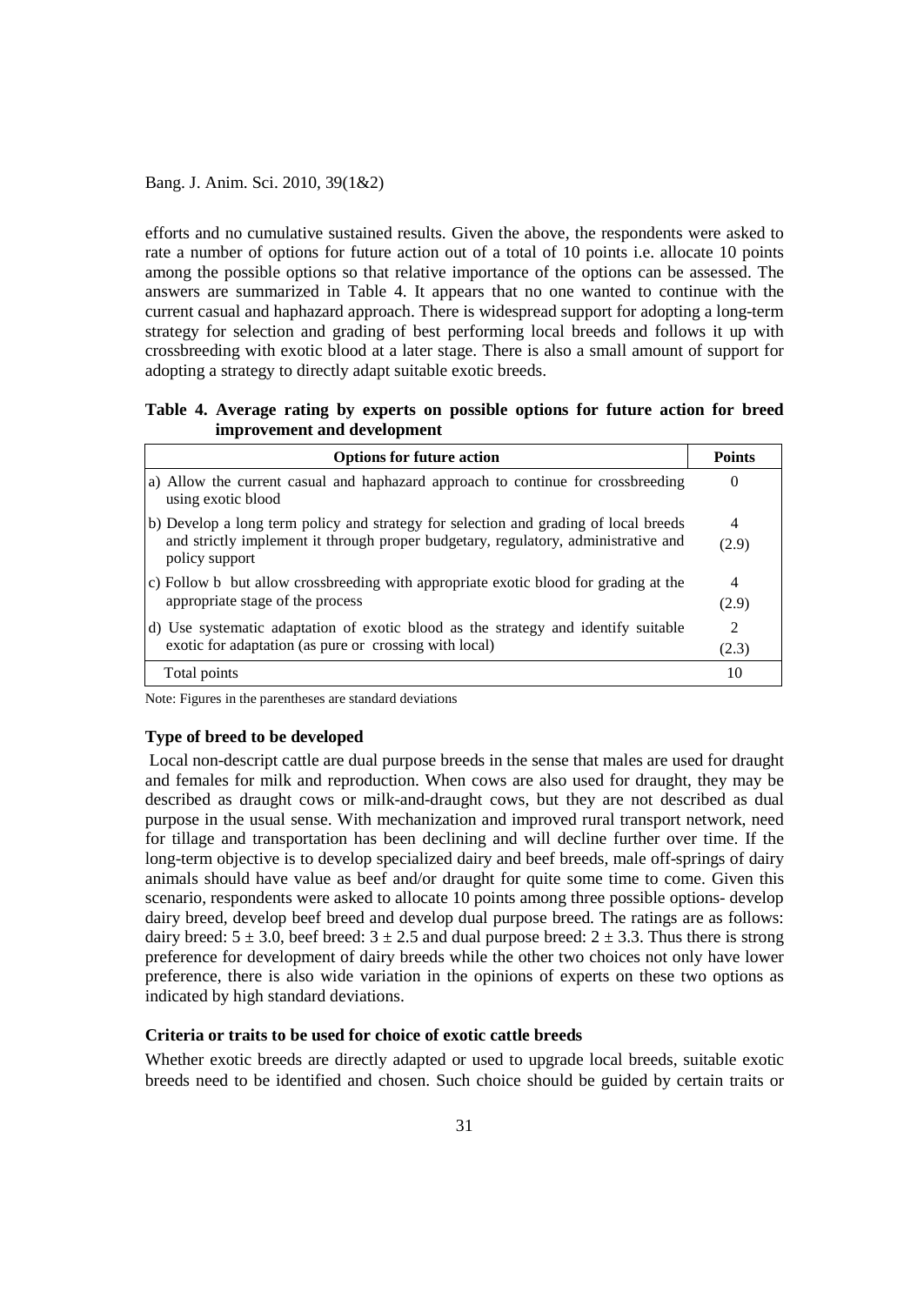characteristics of the breeds based on research results and field level performance. Moreover, all traits may not be given equal weight in the selection process. So, prior to the questionnaire survey, a review of literature was done on studies and projects on breeding and breed development since the 1960s with a focus on *criteria used for choice of breeds* for experimentation for adaptation and for crossbreeding in cattle (Ali, 2009 and Bhuiyan, 2009). Most previous literature described what has been done on breeding, but rarely highlighted criteria used for breed choice, so the purpose of the new review was to summarize in a brief and succinct manner which *traits, criteria or indicators* have been used in past research and development projects for breed selection and performance. Information from this was expected to be useful to see what was done in the past and why. If available data did not answer these questions, that in it would be useful as without objective criteria, it would not be advisable to make breed choice and breeding service provision. In such a situation, expert and stakeholder opinions might provide guidance for immediate future plan of action. Unfortunately the review produced very little information on the traits used for breed choice.

In order to overcome this knowledge gap, the research team discussed in detail about possible traits that might be considered in any breed selection process, and came up with a list of nine traits. Then the respondents were asked if exotic breeds were to be chosen for local adaptation and/or for using for crossbreeding to upgrade local breeds, what should be the relative importance of these nine traits or criteria for choosing suitability of exotic breeds? Respondents were asked to allocate 100 points among the nine traits with the provision that a particular trait could be allocated zero if the respondent felt that no weight should be given to that trait in the selection process. This question was also put to the sample farmers, so responses of experts and farmers are shown in Table 5.

It appears that both experts and farmers have considered milk yield as the most important criterion for choice of breed for cattle improvement in the country but they have also given varying degrees of weight on a number of other criteria to be considered for breed selection such as reproductive performance, body size, disease risk, feed requirement and feed conversion efficiency. Moreover, farmers gave more weight to milk yield as a criteria than experts, and among the experts, animal husbandry experts gave more weight to milk yield than Veterinarians and social scientists. Veterinarians also gave slightly more weight on disease risk and reproductive performance compared to animal husbandry experts. There were no significant differences between farmers and experts in terms of weight given to beef yield and quality and feed requirement, but farmers gave lower weight than experts on the other criteria.

### **Suitability of selected cattle breeds for adaptation**

Once the traits to be considered for breed choice were established, experts and farmers were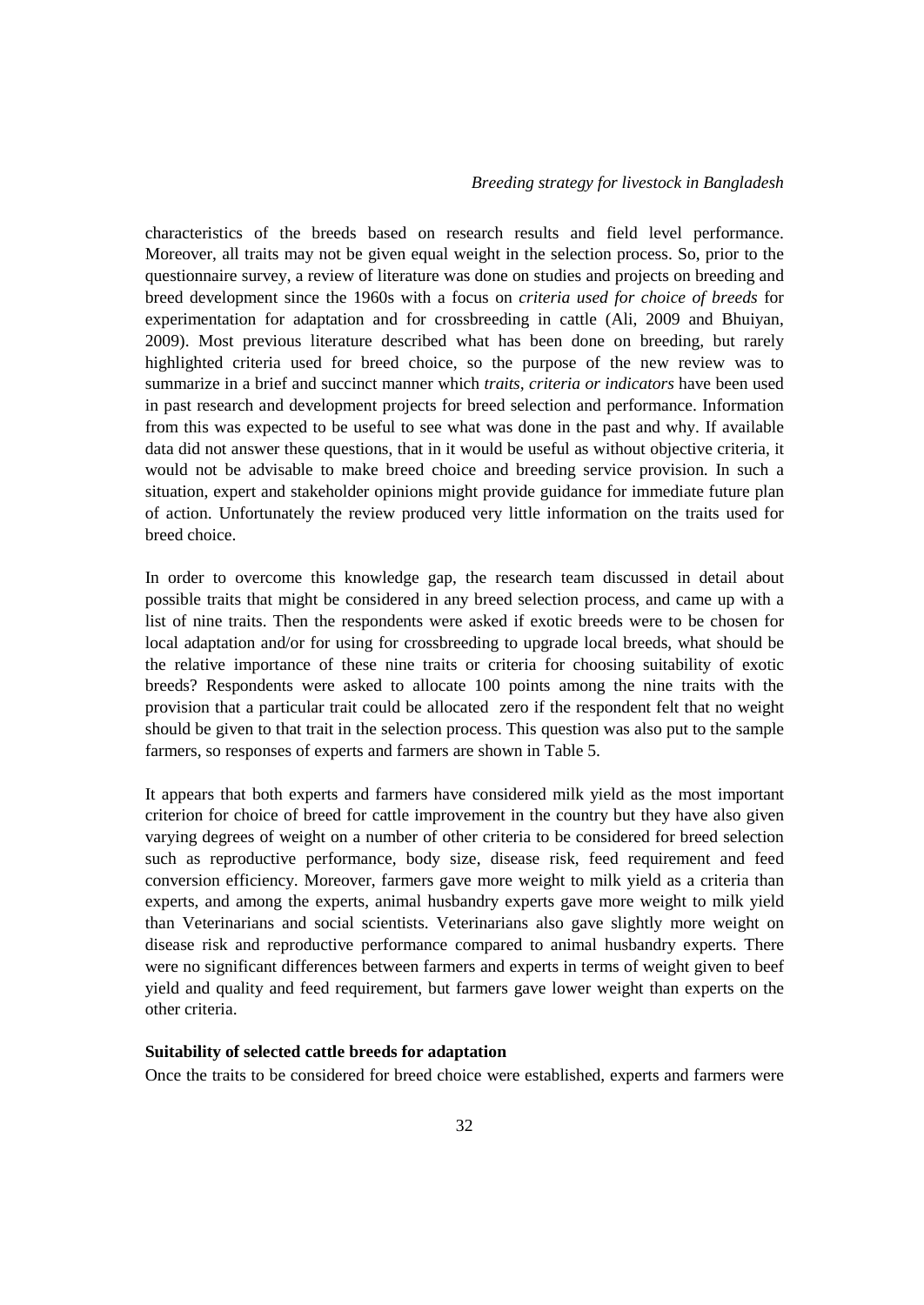asked separately to apply each of those criteria to assess suitability or performance of Friesian, Jersey, Red Sindhi, Sahiwal, Pabna improved, Red Chittagong and local breeds for improvement of cattle. Matrix rating approach was used in soliciting the information. <sup>[4](#page-13-0)</sup>They were asked to rate a breed in terms of a trait out of 10 where 10 indicated most suitable and 0 not suitable at all. For example, if a respondent considered Friesian as moderately suitable for selection based on milk yield, the rating could be somewhere in the middle between 0 and 10. Overall suitability rating of a breed taking into account all the nine traits was also sought. The results for expert and farmer ratings are presented in Table 6.

**Table 5. Average weight (%) given by experts and farmers on different traits or criteria for choosing suitable exotic cattle breeds for local adaptation and/or for crossbreeding to upgrade local breeds** 

| <b>Traits</b>                               | <b>Experts by educational background</b> | <b>Farmers</b>             |               |     |     |
|---------------------------------------------|------------------------------------------|----------------------------|---------------|-----|-----|
|                                             | <b>Veterinary</b>                        | Animal<br><b>Husbandry</b> | <b>Others</b> | All |     |
| Body size                                   | 10                                       | 11                         | 8             | 10  | 14  |
| Milk yield                                  | 30                                       | 36                         | 31            | 33  | 46  |
| Draught quality                             | 3                                        | 3                          | $\theta$      | 3   | 6   |
| Beef yield and quality                      | 11                                       | 9                          | 11            | 10  | 11  |
| Disease risk and vulnerability              | 10                                       | 8                          | 11            | 9   |     |
| Reproductive performance                    | 14                                       | 11                         | 10            | 12  |     |
| Feed requirement/feed conversion efficiency | 9                                        | 9                          | 9             | 9   | 8   |
| Climatic adaptability                       | 10                                       | 12                         | 17            | 11  |     |
| Temperament (docile, aggressive)            | 3                                        | 3                          | 3             | 3   |     |
| Total                                       | 100                                      | 100                        | 100           | 100 | 100 |

Note: Column totals may not add up to 100 due to rounding error. Out of 200 farmer samples, 196 provided full information which was used in the analysis throughout the report. Difference between disciplinary background turned out to be not significant in answers to the remaining questions and issues, so further results are not presented by discipline.

It appears that relative preference or suitability of a breed varied to some extent between experts and farmers on several criteria and there was also difference in preference in terms of different criteria. When all the criteria were considered for overall choice of a breed, experts considered all the breeds except local almost equally suitable and local was also not too far

<span id="page-13-0"></span><sup>&</sup>lt;sup>4</sup> The matrix rating method was originally developed by cognitive psychologists and has been applied to market research, urban geography, and agricultural technologies such as crop and tree varieties (Ashby *et al*., 1989; Negassa *et al*., 1991). Variants of the matrix rating method have been used in pastoral systems for investigating people's understanding and perceptions of the importance of different animal diseases and feed sources (Waters-Bayer and Bayer, 1994) and for assessing cattle breed preferences (Jabbar *et al*., 1998). A recent paper has discussed the relative merits of different approaches for assessing farmers' breeding objectives (see Duguma *et al*., 2010).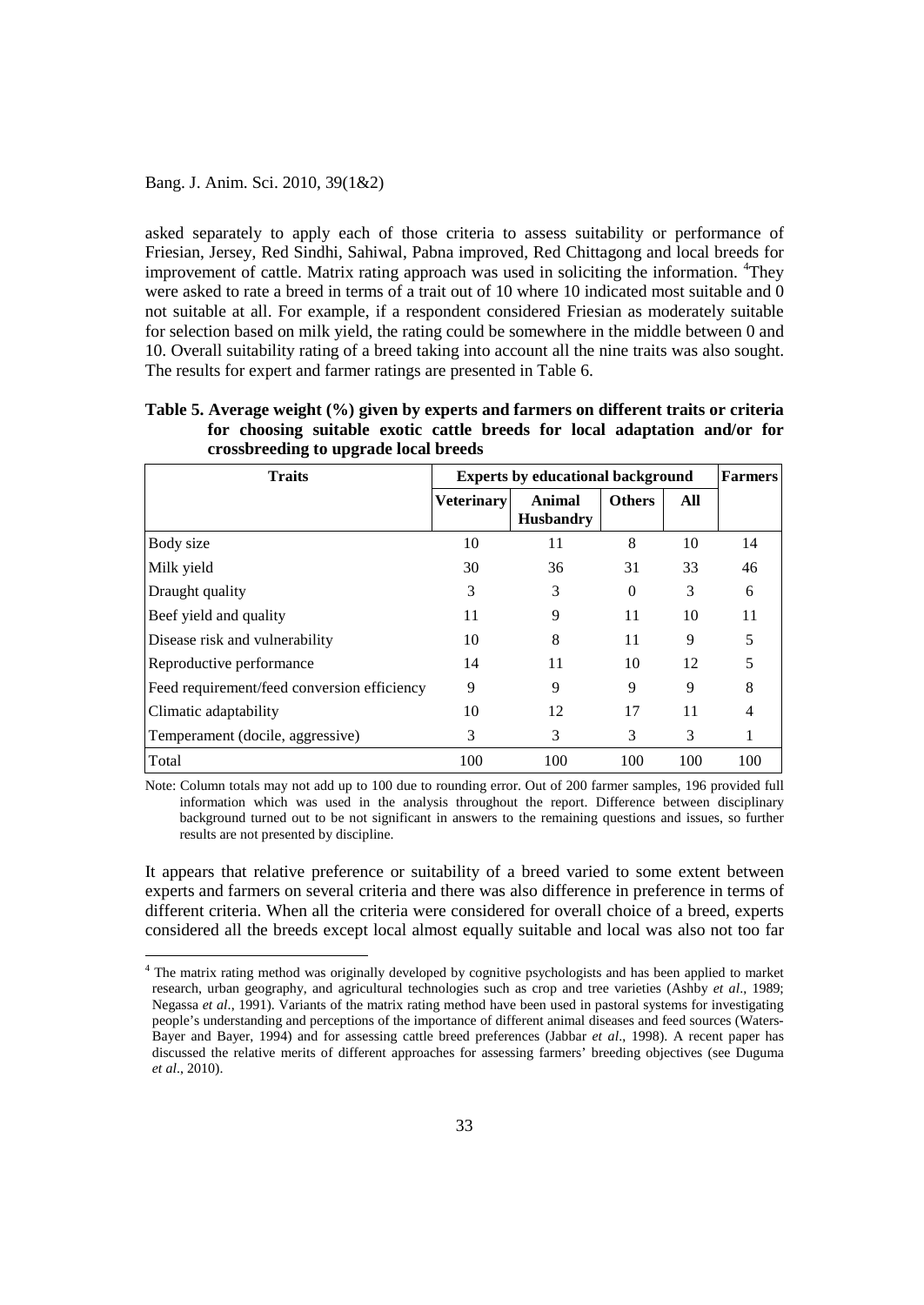behind for improvement of cattle in the country. Farmers rated all the breeds generally low compared to experts as average rating was about half that given by experts, but they also rated all the breeds almost equally.<sup>[5](#page-14-0)</sup> The reason for the difference between the levels of expert and farmer ratings needs some clarification.

| <b>Trait</b>                                   |     | Jersey Friesian | <b>Red</b><br>Sindhi | Sahiwal Pabna |     | <b>Red</b> | Local |
|------------------------------------------------|-----|-----------------|----------------------|---------------|-----|------------|-------|
|                                                |     |                 |                      |               |     | Chittagong |       |
| <b>Expert ratings</b>                          |     |                 |                      |               |     |            |       |
| Body size                                      | 5.8 | 6.2             | 6.5                  | 5.7           | 6.2 | 5.8        | 5.1   |
| Milk yield                                     | 6.9 | 8.2             | 5.1                  | 5.4           | 5.0 | 4.0        | 3.1   |
| Draught quality                                | 2.3 | 2.5             | 4.4                  | 5.1           | 5.3 | 5.0        | 5.4   |
| Beef yield and quality                         | 4.9 | 5.2             | 4.5                  | 4.4           | 4.9 | 4.2        | 4.5   |
| Disease risk and<br>vulnerability              | 5.5 | 5.1             | 5.2                  | 6.1           | 5.0 | 4.7        | 4.1   |
| Reproductive performance                       | 5.7 | 6.1             | 5.4                  | 5.4           | 5.3 | 5.1        | 4.8   |
| Feed requirement/feed<br>conversion efficiency | 5.5 | 5.3             | 5.2                  | 5.3           | 5.0 | 5.0        | 4.6   |
| Climatic adaptability                          | 4.6 | 4.8             | 4.0                  | 6.5           | 6.9 | 6.9        | 7.2   |
| Temperament                                    | 6.1 | 5.9             | 5.5                  | 5.8           | 6.3 | 5.7        | 5.1   |
| Overall                                        | 7.1 | 6.9             | 6.7                  | 7.0           | 7.4 | 7.0        | 6.2   |
| <b>Farmer ratings</b>                          |     |                 |                      |               |     |            |       |
| Body size                                      | 2.8 | 4.0             | 3.0                  | 3.6           | 2.6 | 2.2        | 2.1   |
| Milk yield                                     | 2.9 | 5.2             | 3.0                  | 3.9           | 1.9 | 1.8        | 2.1   |
| Draught quality                                | 1.8 | 2.1             | 2.5                  | 2.9           | 3.5 | 2.7        | 3.0   |
| Beef yield and quality                         | 2.4 | 3.3             | 3.2                  | 3.8           | 2.9 | 2.8        | 2.9   |
| Disease risk and<br>vulnerability              | 2.0 | 2.6             | 2.6                  | 3.1           | 2.6 | 2.9        | 2.8   |
| Reproductive performance                       | 2.6 | 3.3             | 2.8                  | 3.3           | 2.4 | 2.7        | 2.6   |
| Feed requirement/                              | 2.7 | 3.1             | 2.8                  | 3.3           | 2.5 | 2.8        | 2.7   |
| feed conversion efficiency                     |     |                 |                      |               |     |            |       |
| Climatic adaptability                          | 2.2 | 2.8             | 2.9                  | 3.4           | 2.9 | 3.3        | 3.0   |
| Temperament                                    | 2.5 | 3.2             | 2.7                  | 3.2           | 2.4 | 2.5        | 2.4   |
| Overall                                        | 2.4 | 3.3             | 2.8                  | 3.4           | 2.6 | 2.6        | 2.6   |

**Table 6. Average expert and farmer ratings of selected cattle breeds on the basis of different traits for their suitability in Bangladesh for using as pure breed or for crossbreeding to upgrade local breeds (each cell out of 10)** 

<span id="page-14-0"></span><sup>5</sup> The farmer ratings appear to be consistent with farmer reported performance of these breeds based on several criteria as shown in Table 2.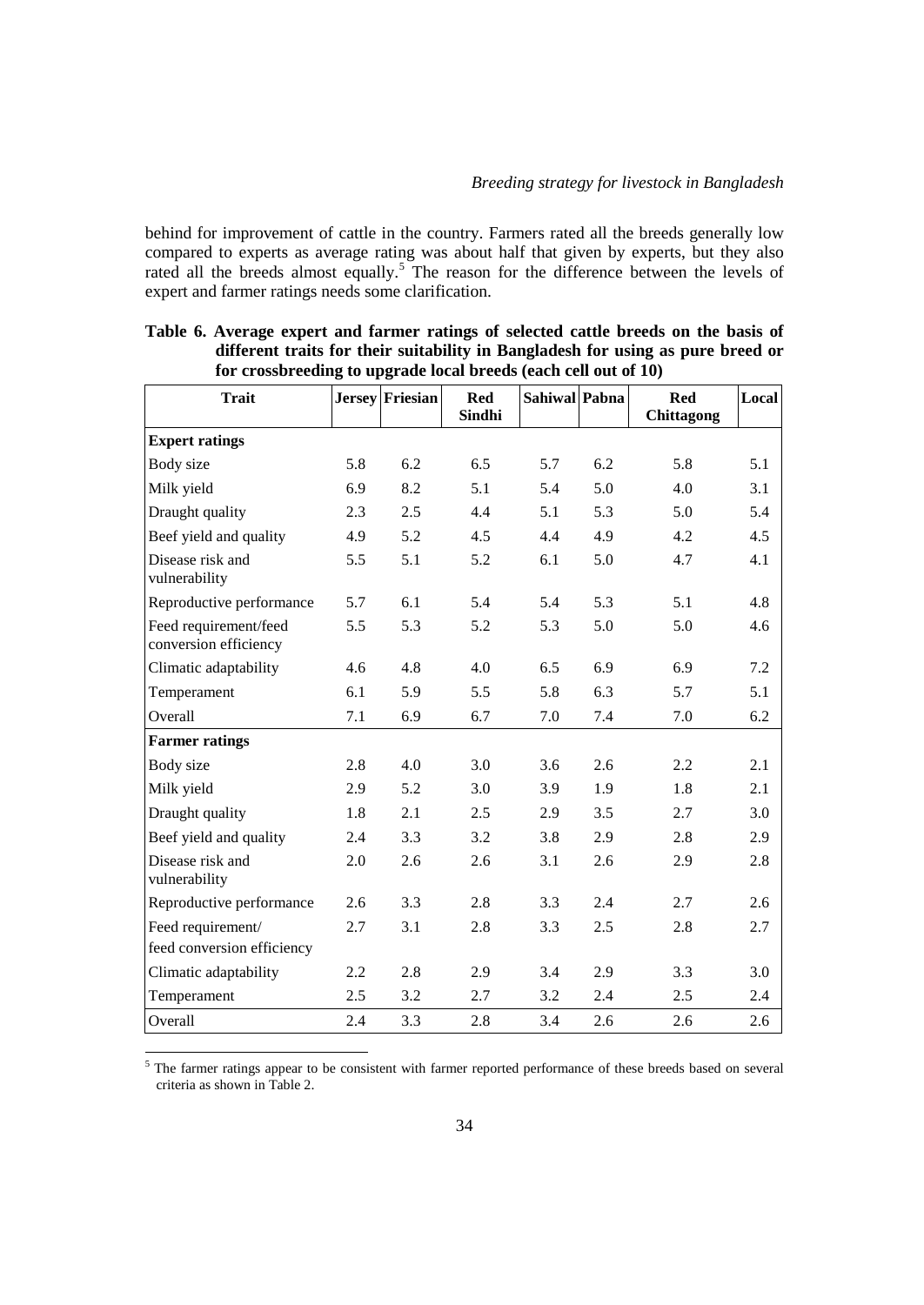Experts' rating of suitability of these breeds are higher perhaps because they have used theoretical knowledge and some knowledge based on research and on-station performance records (even though evidence of such information could not be traced in the literature as mentioned earlier<sup>[6](#page-15-0)</sup>) or observations on field level performance. On the other hand, not every sample farmer owned or managed all the breeds they rated rather their ratings were based on practical experience and/or observation in diverse and rough real world situations. Of the total number of dairy cows owned by these farms at the time of the survey, 40% were local, 36% Friesian crosses, 11% Sahiwal crosses, 5% Red Sindhi crosses, 5% Red Chittagong or Red Chittagong crosses, 2% Jersey crosses and 1% Pabna improved. Farmers were asked about the level of their awareness or knowledge about traits and good husbandry methods required for these breeds except local as it was assumed they were traditionally knowledgeable about it. It appeared that 63% of the farmer respondents had no proper knowledge about good traits and husbandry practices of various breeds, 10% had very little or poor knowledge, 19% had good/medium level and 8% had very good knowledge. These ratios also differed between the breeds, and knowledge about Friesian crosses appeared to be better than about the other breeds (Table 7).

| <b>Breeds</b>    | $%$ cows of<br>the sample | % respondents having knowledge about good management<br>practices for the breed |             |             |            |
|------------------|---------------------------|---------------------------------------------------------------------------------|-------------|-------------|------------|
|                  | farms                     | Very good                                                                       | Good/medium | Little/poor | Not at all |
| Friesian cross   | 36                        | 3                                                                               | 51          | 16          | 30         |
| Jersey cross     | 2                         |                                                                                 |             | 12          | 80         |
| Red Sindhi cross | 5                         |                                                                                 | 23          | 5           | 63         |
| Sahiwal cross    | 11                        |                                                                                 | 28          | 11          | 54         |
| Pabna improved   |                           | 13                                                                              | 8           | 5           | 74         |
| Red Chittagong   | 5                         | 16                                                                              | 14          | 7           | 63         |
| Local            | 40                        | na                                                                              | na          | na          | na         |
| All              | 100                       | 8                                                                               | 19          | 10          | 63         |

**Table 7. Percentage of farmer respondents according level of knowledge about traits and good husbandry practices for different exotic/crossbreds of cattle** 

Note : Knowledge level for local was not collected. Average for all breeds is based on all except local

This poor knowledge base about crossbreds might have resulted in poor performance of crossbred cows that these farms owned and managed or observed around them. This is evidenced by the highest average daily milk yield of the various breeds owned by the sample farms (Table 8). For each breed, yield levels were apparently somewhat higher in certain districts as the ranges of average between districts indicate. These yield levels were likely to

<span id="page-15-0"></span> <sup>6</sup> For example, one author stated that best performing local breeds are preferred by producers because of better disease resistance, ability to thrive on roughages and less requirement for high cost technologies (Rahman, 2003). However, whether such traits were objectively assessed and were actually used for breed selection in various breed development efforts by the DLS and other private sector AI service providers remain unclear.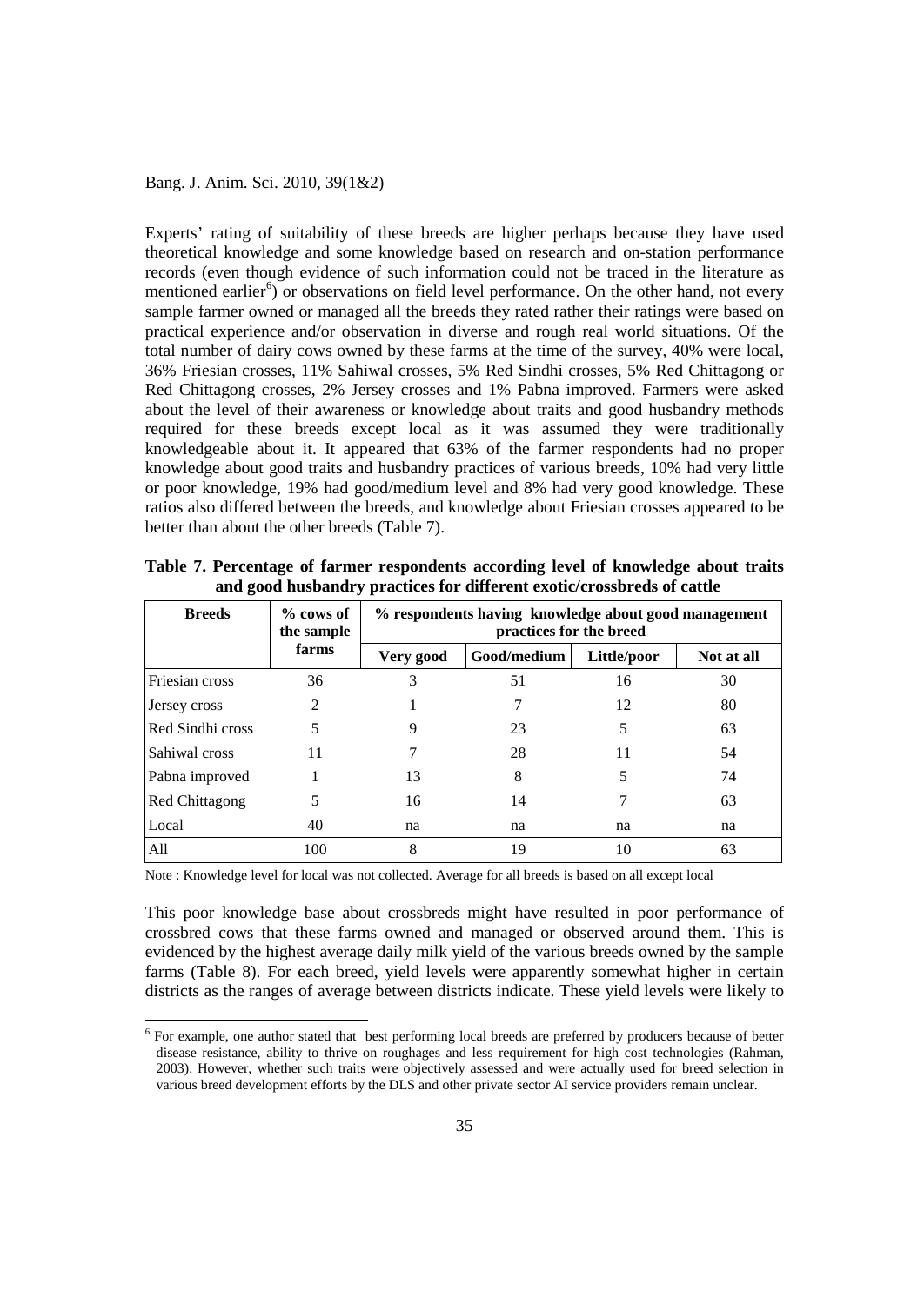be much lower than the expectation of the sample farmers or lower than their potential even under adverse Bangladesh conditions. So, the perceptions or ratings on different traits of these breeds most likely have been influenced by poor knowledge about the breeds as well as their poor performance on their farms.

| <b>Breed</b>     | Highest daily average milk yield per<br>cov(kg) | Range among district averages<br>(kg) |
|------------------|-------------------------------------------------|---------------------------------------|
| Friesian cross   | 7.4                                             | $3.0 - 11.5$                          |
| Jersey cross     | 6.3                                             | $4.0 - 8.5$                           |
| Red Sindhi cross | 4.4                                             | $3.0 - 7.0$                           |
| Sahiwal cross    | 5.0                                             | $2.5 - 8.3$                           |
| Pabna improved   | 2.0                                             | na                                    |
| Red Chittagomng  | 3.6                                             | na                                    |
| Local            | 2.4                                             | $1.3 - 3.8$                           |

**Table 8. Highest daily average milk yield (kg) of different breeds owned by the sample farmers** 

Note: Red Chittagong was available only in Chittagong, so inter-district range was not relevant

Two lessons emerge from these ratings. First, lower ratings by farmers imply that the breeds are performing at much below their expected potential which might be partly due to farmers' lack of knowledge on good husbandry and partly due to poor adaptation of the breeds to the local conditions. So, the level of performance of these breeds need to be improved significantly to approach their true potential both through imparting knowledge and better adaptive research if wide adoption is to be expected. Second, although rating levels were different between experts and farmers, at their own scale of rating they considered all the breeds almost equal which indicated that choice of breeds for cattle improvement could be made out of a larger array of breeds rather than just Friesian and Red Chittagong as has been adopted as a strategy in the Livestock Policy document.

### **Farmers' breeding practices and their implications**

Sustained improvement of breed will depend on what breeds and breeding materials will be promoted and disseminated and how farmers will practice breeding in their herds. The new breeding policy adopted a strategy for promotion of Friesian and Red Chittagong with negligible emphasis given on local breeds. For exotic blood, AI is going to be the only or main means of breeding but in case of other breeds including some crossbreds both natural service and AI are expected to be options. In this light, farmer respondents were asked about their current use of AI for breeding and reasons for not using AI at all or irregularly.

It appears that 59% of the sample farmers regularly used AI while 22% used irregularly and 19% did not use at all. So the use rate in the sample seems quite high in relation to the national average (about 15% of national cattle population are crossbred) and the reason is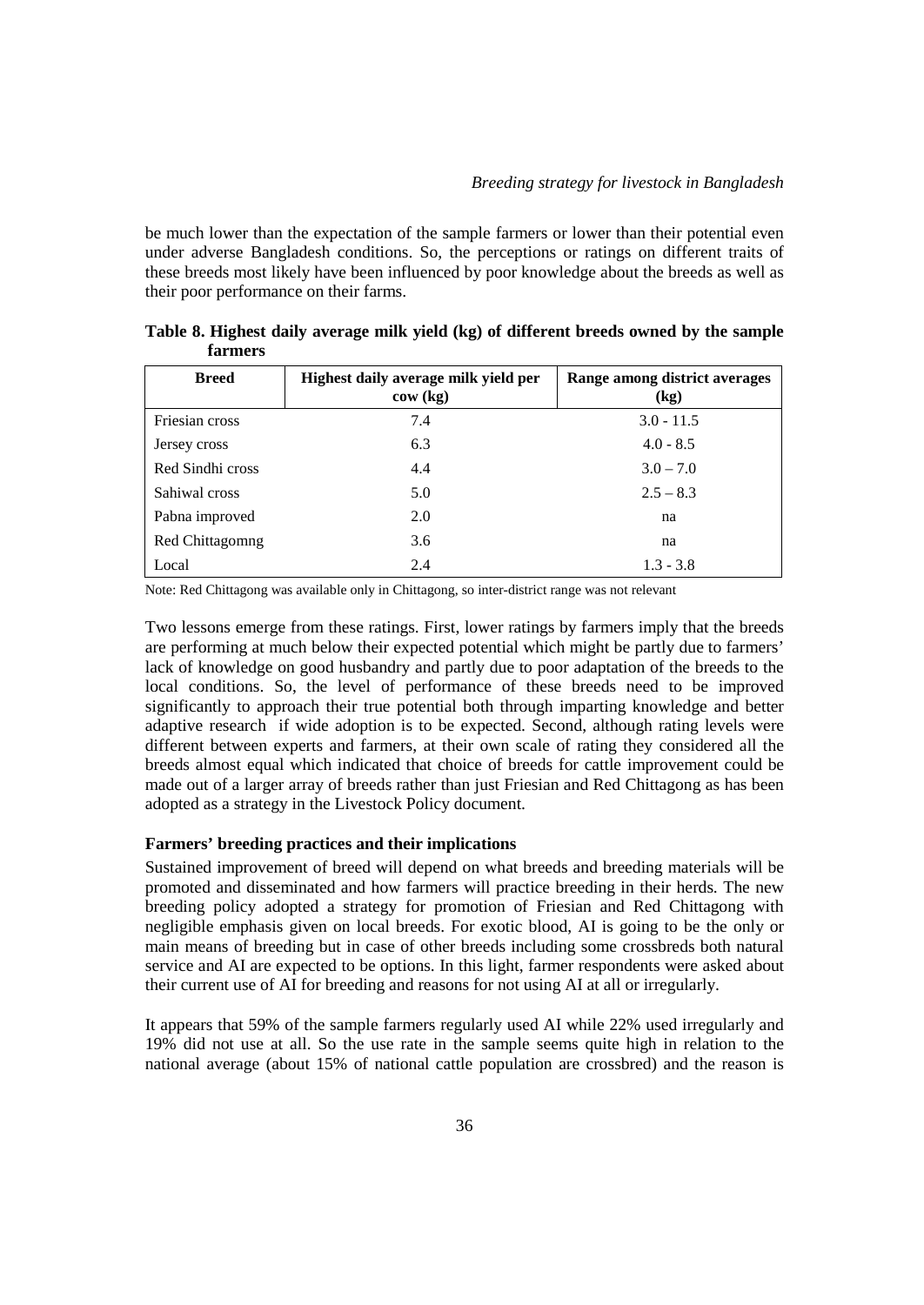perhaps that these farmers have been purposively selected due to their ownership of crossbred cattle and more market orientation. Non-users or irregular users of AI gave several reasons for doing so. In descending order of importance they are unavailability/ inaccessibility (44%), low conception rate (33%), have access to bull service nearby (12%), AI centre far from home (11%), doctors/AI assistants not available or do not come (8%), small size of cow, not suitable for large size animal (8%), high disease risk (5%) and no knowledge about AI (3%). Thus problems of access and perceptions about its suitability or risk are reasons for non-use or irregular use. Irrespective of their relative frequency, each reason mentioned deserve careful consideration because dissemination of breeding material through AI will be constrained by these problems, so appropriate steps have to be taken to resolve them.

Among the farmers who used AI regularly or irregularly, some had only local, some had only crossbred and others had both local and crossbred animals. When they had only one type of animal obviously they bred that type of animal by AI. But among farmers who had both local and crossbred animals, 19% said they used AI only for breeding local breed, 50% said they used AI only for crossbreed while 31% said they used AI for both. The reasons for such choices or practices were not explored in the survey but such practices may create problems for sustained breed improvement through AI because it is unclear how the inter-generational make up of the herds of these farmers will look like.

Farmers who used AI regularly or irregularly were asked semen of which cattle breed did they use for insemination? The responses are summarized in Table 9. It appears that some AI users used semen of only one breed while others used two in different combinations. Fifty four percent used only Friesian and another 30% used Friesian and one of four other breeds-Sahiwal, Red Sindhi, Pabna and Jersey. Either on its own or in combination with another breed, 28% farmers used Sahiwal semen, 15% used Red Sindhi semen, 3% used Pabna semen and 2% used Red Chittagong semen. Thus Friesian semen is the most widely disseminated and used in AI programmes but a significant proportion of farmers apparently had access to semen of a number of other breeds – some more widely than others. The question is, in the absence of proper progeny records, how the cumulative benefits of crossbreeding through such haphazard breeding practices will be captured and maintained for sustained breed improvement?

Farmers who used AI were asked if they asked for semen of any specific breed(s). Eighty percent of AI users said they asked for semen of specific breed(s) and 20% said they asked for AI without asking for semen of any specific breed. Those who asked for semen of specific breed were asked if they got what they asked for. Fifty eight percent of those who sought semen of specific breed got it; remaining 42% were given what was available. Those who did not ask for semen of any specific breed were asked about reason for doing so. Fifty one percent said they had no knowledge about characteristics of any specific breed, 33% said they had no knowledge on what was available, and 16% said their cows had reproductive/ disease problem but had no knowledge on what was suitable for them. Here again, there are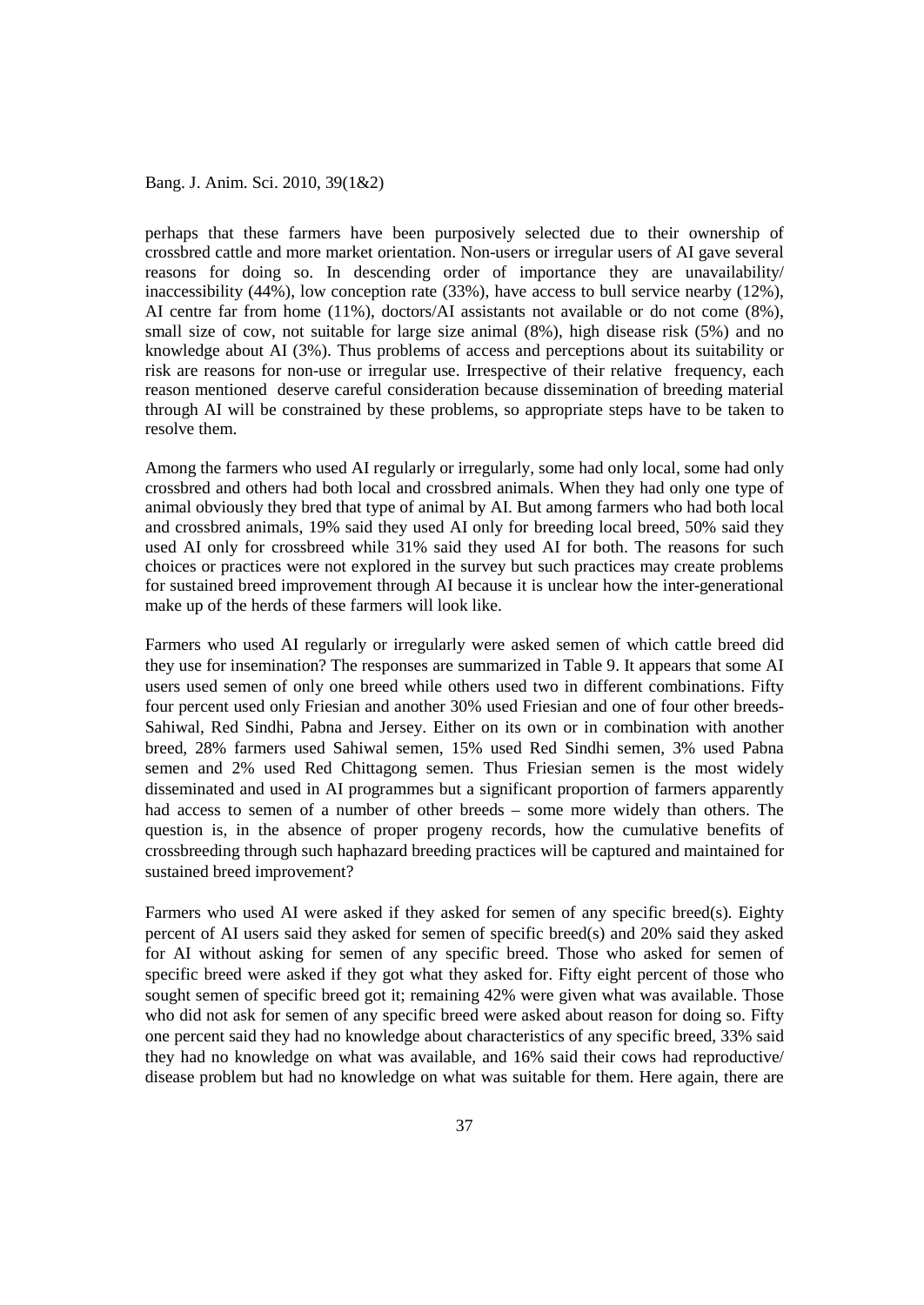supply and demand side problems in shaping the genetic composition of the herds through AI.

| <b>Semen of breed</b>         | AI using farmers used $(\% )$ |
|-------------------------------|-------------------------------|
| Friesian                      | 54                            |
| Friesian and Sahiwal          | 17                            |
| Sahiwal                       | 10                            |
| Friesian and Red Sindhi       | 9                             |
| Friesian and Pabna            | 3                             |
| Red Sindhi                    | 3                             |
| Red Sindhi and Red Chittagong | $\mathfrak{D}$                |
| Friesian and Jersey           |                               |
| Red Sindhi and Sahiwal        |                               |
| Total                         | 100                           |

**Table 9. Percentage of AI users according semen of cattle breed used for insemination** 

Given the perspectives of experts and farmers described above, it is conceivable that the implementation of the new Livestock Policy, especially its breeding strategy focused on Friesian and Red Chittagong with marginal emphasis given on improvement of best performing local breeds, will lead to a cattle population with varying proportion of exotic blood of different breeds but may lead nowhere in terms of long-term breed development in the country. Indiscriminate breeding with choices limited to two specific breeds without proper progeny records may also lead to eradication of locally adapted best performing genetic resources from the country.[7](#page-18-0)

### **Other issues in breed development**

### **Options for goat and sheep breed development**

Black Bengal is the indigenous breed and its adaptation and suitability under Bangladesh conditions especially due to high disease resistance and high prolificacy is well established. In the past, Jamnapari, a breed more adapted to the sub-humid/semi-arid condition of Bihar and Northern India, was introduced in this part of the sub-continent initially through informal trade but later attempts were made to use this for crossbreeding to upgrade Black Bengal. The result has been rather unsatisfactory in terms of life time productivity so adoption of this breed in pure form or for crossbreeding has been minimal. However, a debate about its potential for goat breed improvement in the country remains. So experts were asked to

<span id="page-18-0"></span><sup>-&</sup>lt;br>7 Indian dairy developments has been aided to some extent by improved buffaloes and increased crossbred cattle in some key states in the north and west of the country while elsewhere in other states crossbred population is quite small. However, environmentalists expressed concern about negative consequences of indiscriminate crossbreeding on indigenous genetic resources and loss of diversity in the genetic composition of Indian livestock (Khurana, 1997).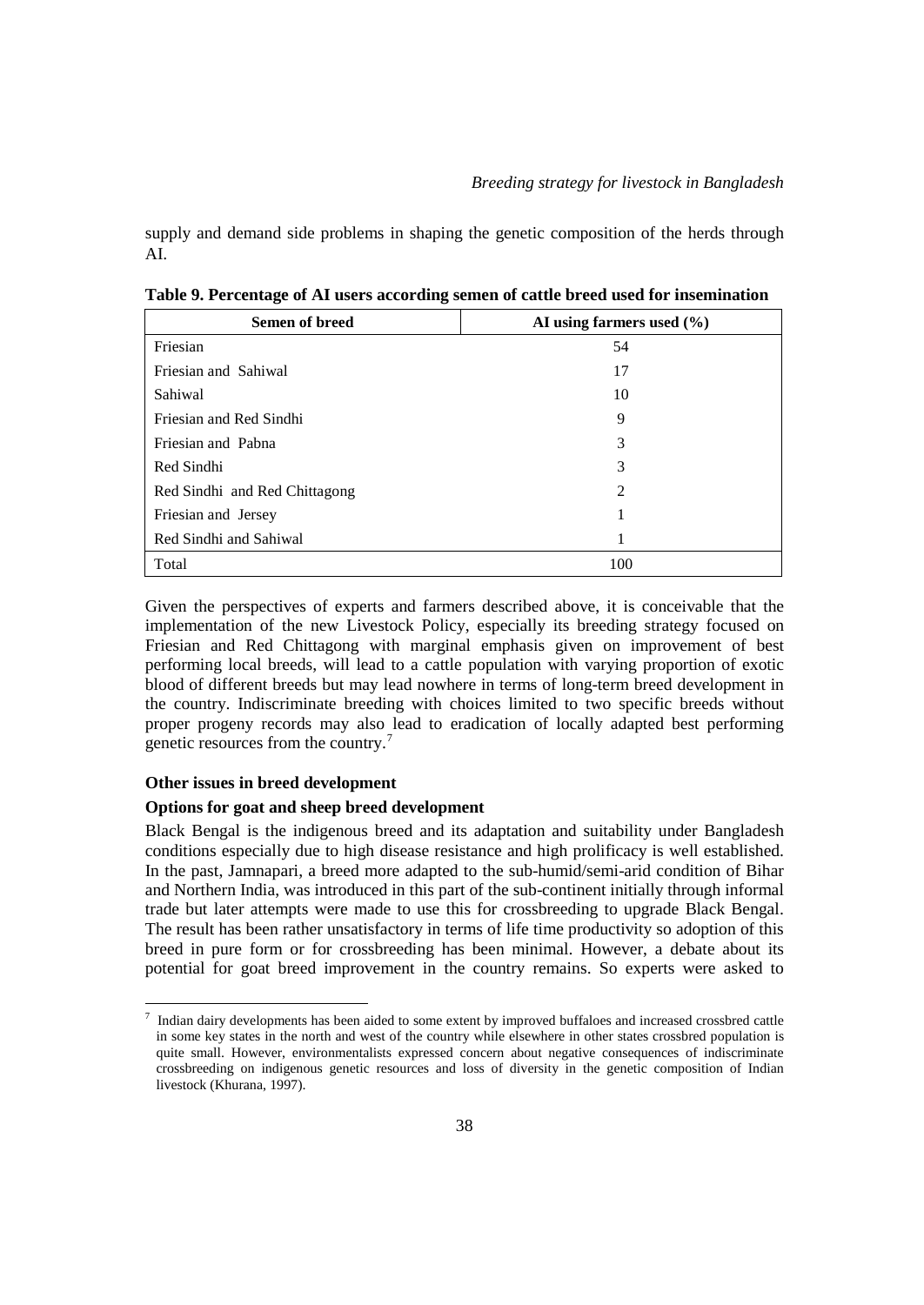consider three options – selection and grading of Black Bengal for further improvement, adaptation of Jamnapari, and start with selection and grading of Black Bengal but later use Jamnapari for crossbreeding for upgradation. They were asked to allocate 10 points among these options with the provision that an option could be rated zero if it was considered totally unsuitable. The results show that average rating was respectively 7, 1 and 2. Thus, there is overwhelming support for concentration of efforts on improvement of the Black Bengal though some preference for adaptation of Jamnapari or its use for crossbreeding still remains. Farmers were asked about two advantages and two disadvantages of Jamnapari breed. Responses came in various combinations. Taken all the responses together, in descending order of importance, advantages reported are large body size, higher milk yield, better meat quality, rapid growth, good looking and high market price. The reported disadvantages in descending order of importance are high disease risk, high mortality, requirement of high quality feed and stall feeding, and small litter size.

Sheep constitute less than 10% of the small ruminant population in the country (BBS, 2010). Generally sheep meat is not a preferred commodity among Bangladeshi consumers. Urban butchers sell sheep meat as goat meat to unsuspecting buyers (Islam and Jabbar, 2010). Local breeds do not produce good quality wool. In temperate climate, economics of sheep depends on meat as well as wool yield and quality. In dryland/arid areas, sheep and goats are raised based on ecological adaptability and wool may not be a major criteria for selection or economy. In the past, research has been conducted in the country to adapt temperate sheep breeds or use them for crossbreeding with local breeds with poor outcomes and little adoption, if any.

Given the above scenario, experts were asked about the relative importance to be given to goat and sheep research for breed development. They were asked to allocate 10 points between two options: development of better productive and stable goat breed(s) and development of better productive and stable sheep breed (s). On average they rated 7 and 3 for the two options respectively. This indicates that experts are clearly in favor of improving goat breeds, especially Black Bengal. Some have also put much more emphasis on sheep research for development compared to its share in the small ruminant population. Very few farmers rear sheep and have knowledge about sheep rearing, so this question was not put to them.

### **Breed related research on poultry and ducks**

Poultry and ducks are principal sources of meat consumed in the country. Several attempts have been made to improve local scavenging chicken. Cockerel exchange program of the government has been one of the more long lasting effort but with poor outcome. Public sector institutions – DLS, BLRI and universities- have conducted highly insufficient research on poultry and duck breeding. Rapid expansion of the commercial poultry sector has been based on imported genetic material without much adaptive research. Only recently large commercial enterprises have initiated some activities in this line. Given the above situation, experts were asked to allocate 10 points among five options irrespective of whether the research should be done by public or private sector. Average rating for each option is shown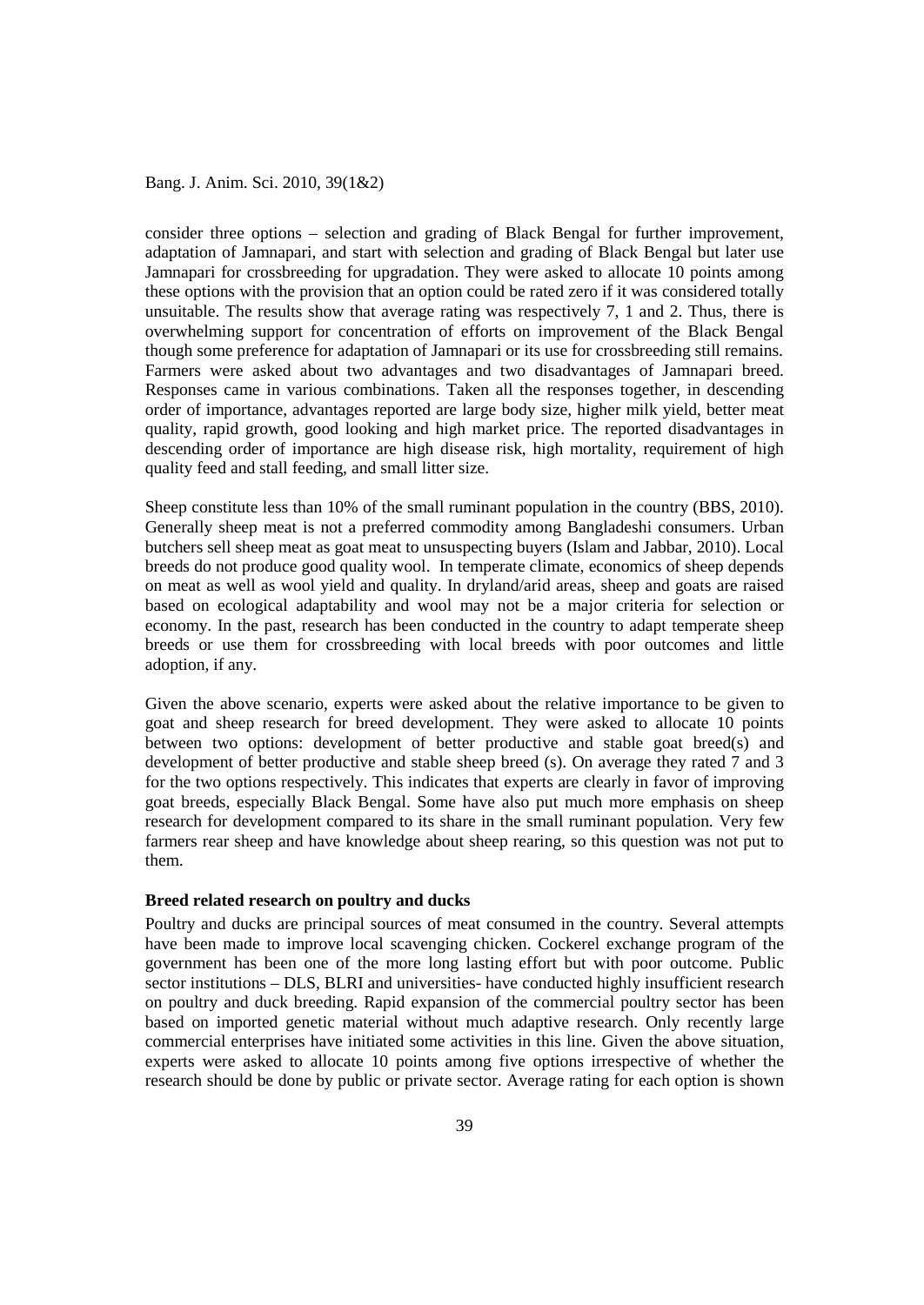in Table 10. It appears that the experts prefer a balanced portfolio of research on local and commercial breeds and the purpose includes adaptation, improvement and conservation.

| Option                                                           | <b>Average rating</b> |
|------------------------------------------------------------------|-----------------------|
| Selection and grading of local non-descript breeds/varieties     | 2.1                   |
| Conservation of local genetic resources                          | 2.9                   |
| Adaptation of exotic breeds for commercial poultry/duck industry | 3.0                   |
| Crossbreeding exotic with graded local breeds                    | 1.8                   |
| Other                                                            | 0.3                   |
| Total                                                            | 10.0                  |

**Table 10. Expert ratings of options for research on poultry and ducks** 

#### **Allocation of resources among species for breeding research**

No objective basis or criteria is followed in the country for allocation of research resources (human and financial) among various sectors of the economy. Moreover, research activities are spread between various ministries and institutions which get budget allocation independently so there is no central mechanism to judge if there is any synergy between a sector's contribution and potential contribution to the economy and its share of research resources. This anomaly is not unique for the livestock sector so it can't be fixed easily. However, irrespective of the level of resources available for breeding research, some rational allocation among various species should be exercised. From that point of view, experts were asked to allocate 10 points among breeding research activities on various species. Average ratings turned out to be as below: cattle 3.3, buffalo 1.0, goat 2.1, sheep 0.8, poultry 2.0, ducks 0.8. These ratings suggest that experts are suggesting significantly higher allocation to buffalo, sheep and duck research in relation to their present or potential contribution. Experts were not asked to give reasons for their suggested allocation but if these rates are to be applied in reality, strong justification based on objective criteria has to be found.

### **Implications and Conclusions**

In Bangladesh, till today, a science based systematically organized pragmatic breeding policy has never been formulated and adopted. Various breed improvement efforts have been made through different projects and programs using crossing zebu with exotic breeds as the strategy with no sustained success. Breed improvement efforts have been made through ad hoc short-term projects without any long-term clear goals. In formulating and adopting such projects and policies neither rigorous scientific research results have been used nor the perspectives of stakeholders–experts and farmers- have been adequately taken into account. The latest provisional livestock policy document approved in 2008 adopted a strategy to promote principally Friesian crosses and Red Chittagong for breed improvement with marginal emphasis given on improvement of local breeds, breed types/varieties such as Pabna, Munshigonj, Madaripur, North Bengal Grey etc. as well as other sub-continental breeds. The basis of these choices is unclear.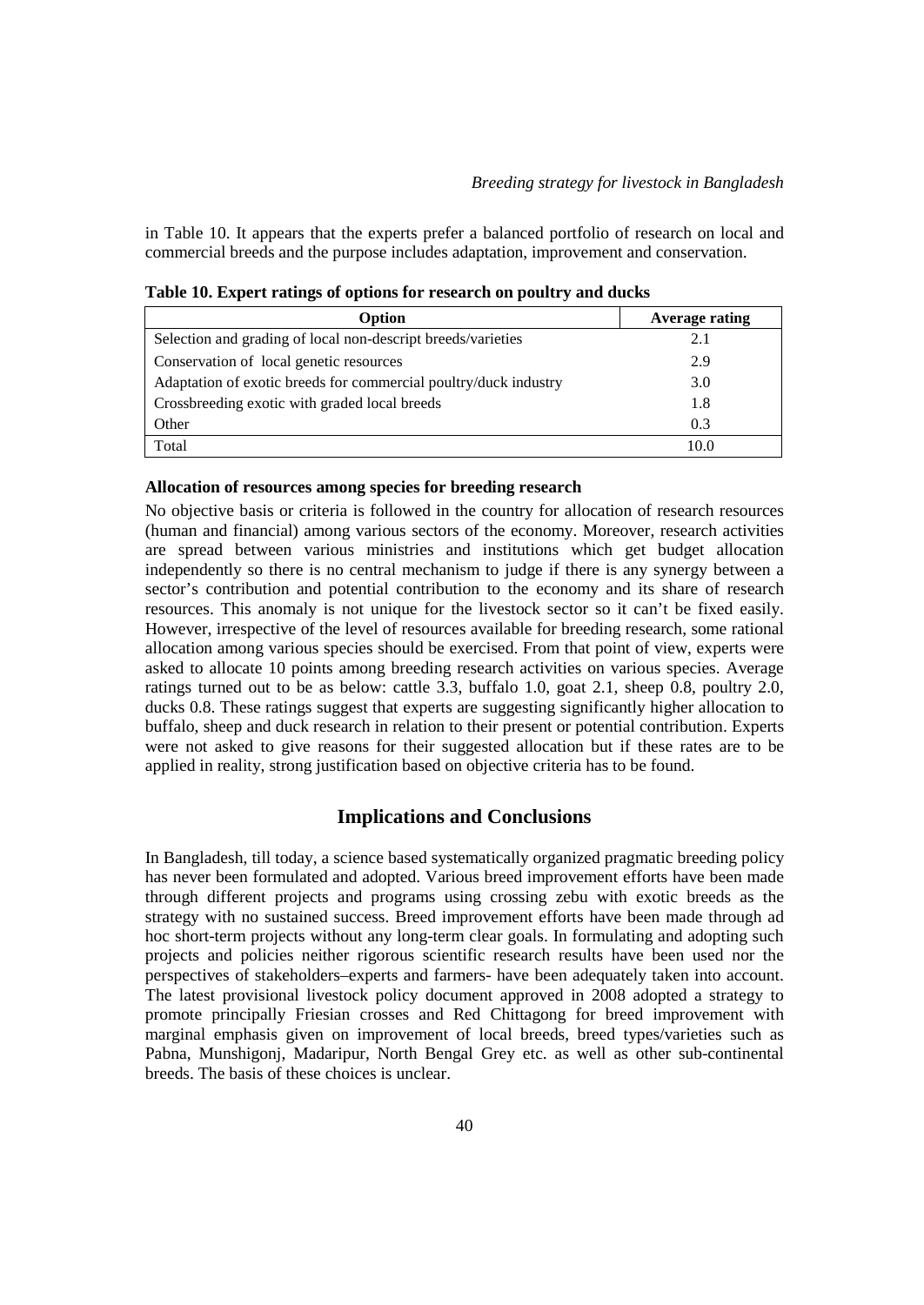In this paper, results of a survey of 128 teaching, research and development experts and 200 market oriented farmers with at least one dairy cow are presented to highlight their perspectives on breed development strategy options and criteria to be used in choosing breeds for adaptation or for using for crossbreeding to improve local cattle. Perspectives on a number of other breed related issues are also presented.

Experts suggested that development of dairy breed should be top priority but beef and dual purpose breeds should also be important objectives in breed development or improvement programs. Both experts and farmers considered milk yield as the most important criteria for choice of breeds but there are several other criteria like disease resistance, feed requirement and feed conversion efficiency, yield and quality of beef etc that need adequate attention in breeding research and development and in the choice of breeds for adaptation and improvement of local breeds.

Expert rating of different breeds known and tried in the country in terms of traits are fairly similar. Farmer ratings are much lower than expert ratings, implying farmer perception and experience of lower overall suitability of promoted breeds/crossbreds under farm conditions. But few farmers appear to have adequate knowledge about traits and husbandry methods of different crossbreds to obtain optimal performance. Moreover, about 40% of market oriented farmers do not use AI, main reasons are unavailability/inaccessibility and low conception rate. Many AI users do not ask for semen of specific breed because of lack of knowledge about availability and suitability. Expert and farmer ratings together indicate that choice of breeds for cattle improvement could be made out of a larger array of breeds rather than just Friesian and Red Chittagong as has been adopted as a strategy in the Livestock Policy document.

Given the perspectives of experts and farmers described above, it is conceivable that the implementation of the new Livestock Policy, especially its breeding strategy focused on Friesian and Red Chittagong with marginal emphasis given on improvement of best performing local breeds will lead to a cattle population with varying proportion of exotic blood of different breeds but may lead nowhere in terms of long term breed development in the country. Indiscriminate breeding with choices limited to two specific breeds without proper progeny records may also lead to eradication of locally adapted best performing genetic resources from the country.

The findings suggest current chaotic AI delivery should stop and a combination of different strategies for breed improvement should be adopted and breeding research, development and service delivery need to be designed taking cognizance of perspectives of experts and farmers.

Expert opinions on goat research strategy show overwhelming support for improvement of Black Bengal goat but research on other breeds is also advocated. In case of balance between goat vs sheep research, they emphasize goat research but some also give more weight to sheep than its contribution or potential contribution to the sector. Similarly opinions on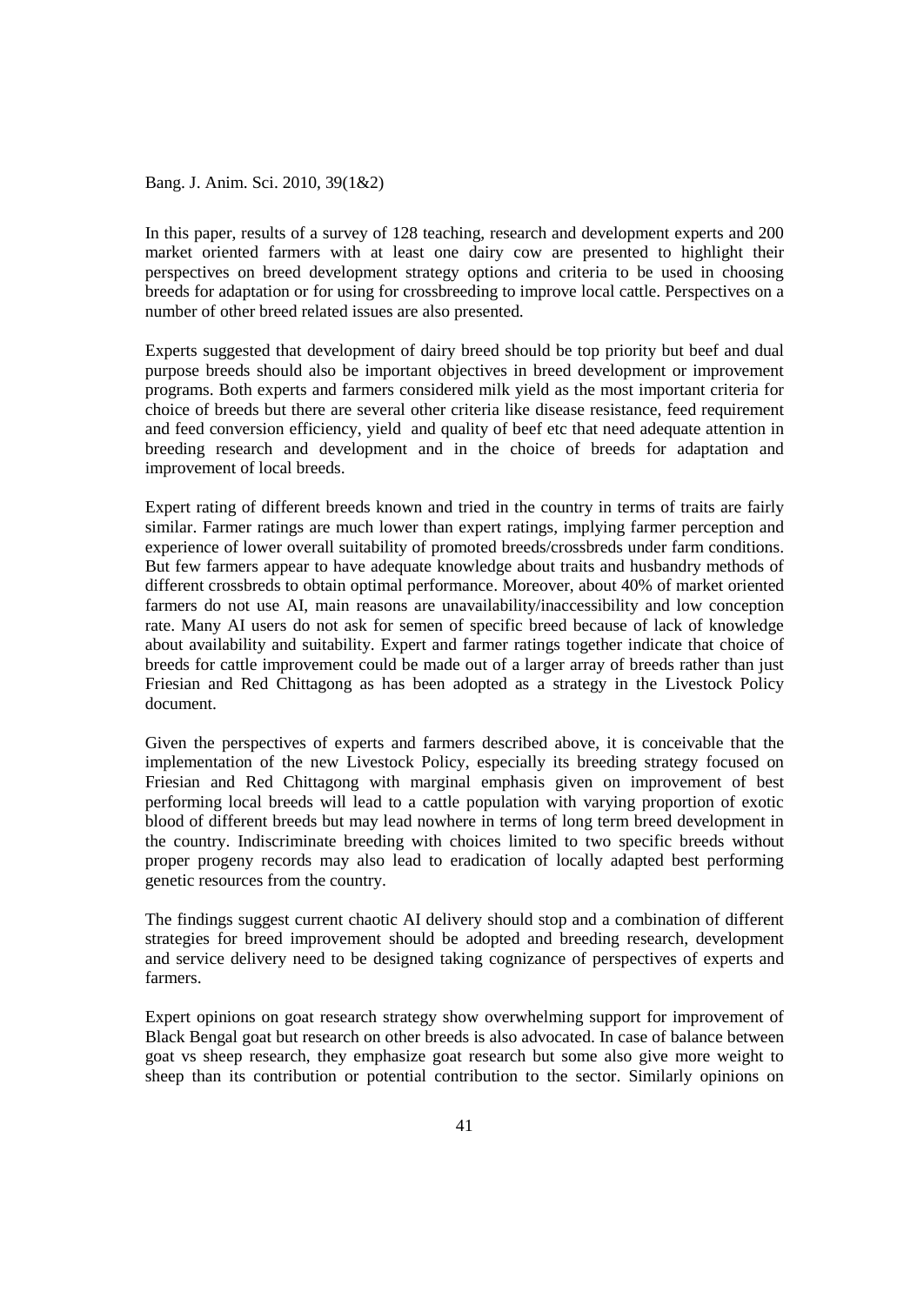allocation of resources for breeding research on different species overall show some subjective bias in favor of sheep, buffalo and ducks inconsistent with their contribution or potential contribution. In order to make most effective use of limited research resources, it will be necessary to develop objective criteria and supporting data to justify such pattern of resource allocation if indeed such allocation pattern is advocated or practiced.

The farmer sample in the study was relatively small in relation to the entire country but the results have revealed a number of important issues that highlight importance of incorporating farmer perspectives along with expert opinions in breed related policy choices and the need for wider consultation with farmers before major decisions are made.

# **Literature Cited**

- Ahmed, Z. and Islam, T. S. 1987. Cattle breeding program through artificial insemination in Bangladesh. Artificial Insemination Extension Project Report, Central Cattle Breeding Station, Dhak. pp. 68.
- Alam, J. 1995. Livestock resources in Bangladesh Present status and future potential. University Press Ltd. Dhaka, pp. 134.
- Ali, S. Z. 2009. Breed and breeding services development in Bangladesh. Unpublished paper.
- Ashby, J. A., Quiros, C. A. and Rivers, Y. M. 1989. Farmer participation in technology development: work with crop varieties. Farmer First: In: Chambers, R. Pacy, A., and Thrupp, L. A. (Eds) Farmer Innovation and Agricultural Research. Intermediate Technology Publications, London, pp. 115-131.
- BBS. 2009. Agricultural sample survey of Bangladesh 2005- National volume. Bangladesh Bureau of Statistics, Dhaka.
- Bhuiyan, A K. F. H. 2008a. Research on characterization, conservation and improvement of Red Chittagong cattle in Bangladesh. Final Technical Report to the United States Department of Agriculture. Department of Animal Breeding and Genetics, Bangladesh Agricultural University, Mymensingh, pp. 112.
- Bhuiyan, A K. F. H. 2008b. Characterization, conservation and improvement of Red Chittagong cattle in Bangladesh – Lessons learnt and way forward. Key note paper presented at a National Workshop on Red Chittagong Cattle Project. Department of Animal Breeding and Genetics, Bangladesh Agricultural University, Mymensingh, 22 November, 2008.
- Bhuiyan, A. K. F. H. 2009. Breeds and breeding development activity in Bangladesh. Unpublished data.
- Bhuiyan, A. K. F. H. and Sultana, R. 1994. Analysis of performance of exotic cattle breeds and their crosses in Bangladesh. Proceedings of the 5<sup>th</sup> World Congress on Genetics Applied to Livestock Production, 20: 355-358.
- Conway, G. 1999. Feeding the world Biotechnology and farmers as experimenters. Second Annual Peter Doherty Distinguished Lecture, 24 September 1999, International Livestock Research Institute, Addis Ababa, Ethiopia.